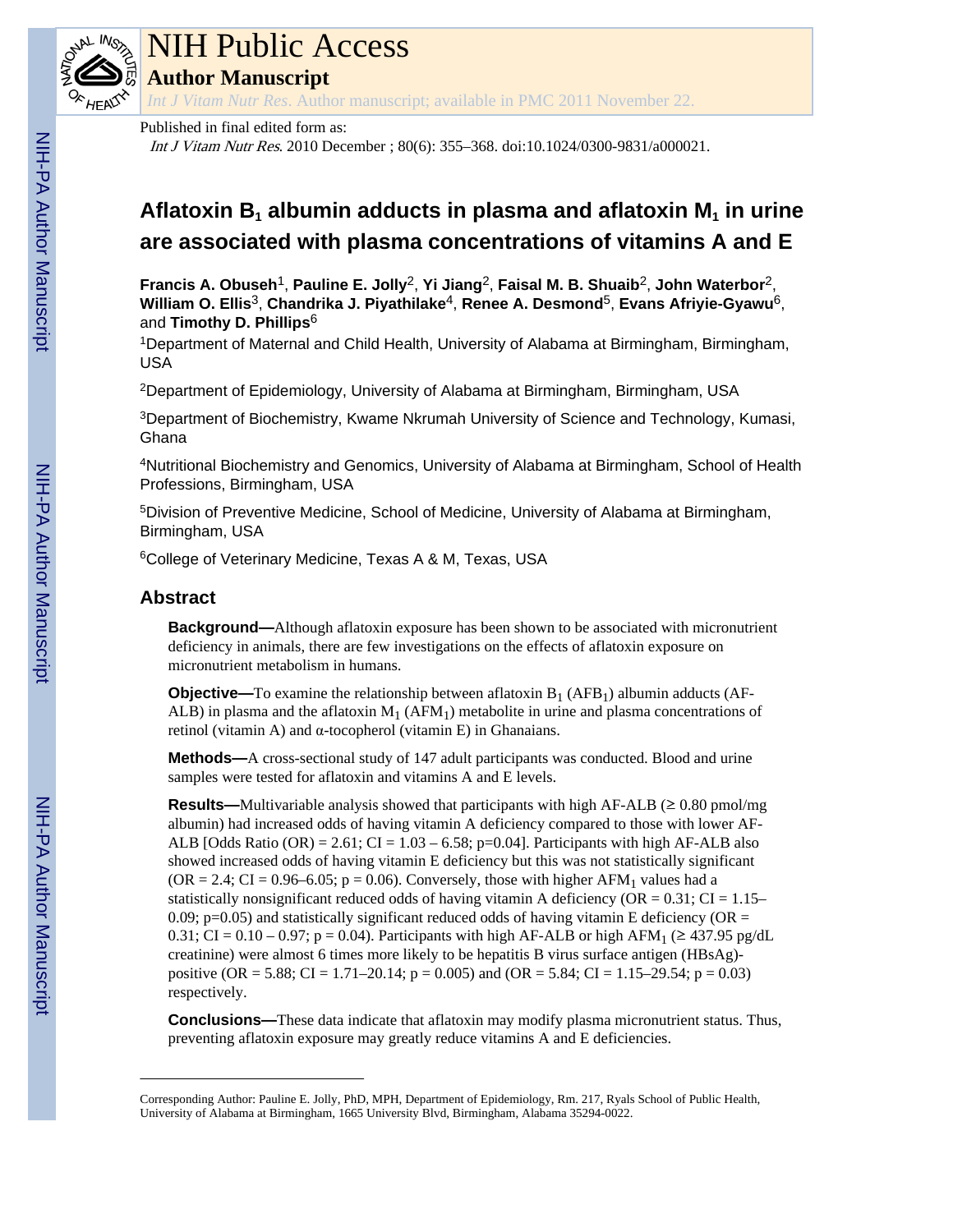Aflatoxin; Vitamin A; Vitamin E; Hepatitis B Virus; Ghana

# **Introduction**

Micronutrients play a critical role in maintaining proper functioning of the immune system and so are important in reducing morbidity and mortality from infectious diseases. Deficiencies in micronutrients are prevalent among people worldwide and, although debilitating for all age groups, have the greatest impact on pre-school children and pregnant women. Epidemiological data has shown that 140–250 million children worldwide are at risk for vitamin A deficiency-related disorders annually despite global initiatives to eliminate micronutrient deficiencies [1]. Over 7 million pregnant women in developing countries suffer from vitamin A deficiency every year [2]. This increases morbidity and mortality during pregnancy and the early postpartum period [3, 4].

Vitamin A is a fat-soluble micronutrient that is essential for immunity, cellular differentiation, maintaining epithelial surfaces, growth, reproduction and vision [5]. Vitamin A deficiency has been associated with severe cases of measles, pneumonia and diarrhea in children [6–8]. Jiang *et al*. [9] recently showed that vitamin A was prevalent in the Ghanaian population and associated with the impairment of innate and cytotoxic immune function. Vitamin A deficiency has also been shown to be associated with the development of hepatocellular carcinoma (HCC) [10]. Huang *et al*. [11] showed that vitamin A has a protective effect on cancer by not only inhibiting the metabolic activation of carcinogens but also by preventing the initial steps in carcinogenesis.

Vitamin E is a lipid soluble antioxidant that decreases free radical-induced damage to cellular membranes. Results from human and animal studies indicate that vitamin E plays an important role in maintenance of the immune system [12]. A study in healthy humans showed that vitamin E supplementation increased CD4/CD8 T cell ratio, enhanced T-cell proliferation and lowered measures of oxidative stress  $(H<sub>2</sub>O<sub>2</sub>$  production) [13]. Epidemiological and experimental studies suggest that dietary antioxidants such as vitamin E may suppress chemically induced carcinogenesis through a variety of mechanisms [14]. Deficiencies of vitamins A and E are associated with HIV disease progression and mortality [15].

Aflatoxins are metabolites of some *Aspergillus* species of fungi and are the most potent hepatotoxic and hepatocarcinogenic mycotoxins known [16]. Acute aflatoxicosis results in illness and death in humans [17, 18]. In studies conducted in Africa, exposure to food-borne aflatoxins is common [19–21]. Maize and groundnuts are excellent substrates for production of aflatoxins [17, 18]. Kpodo *et al*. [21] and Awuah and Kpodo [22] reported high levels of aflatoxin in maize and groundnut samples in Ghana. Aflatoxin intake is associated with an increased risk of hepatocellular carcinoma (HCC) especially in people with hepatitis B virus (HBV) infection [23]. Serum aflatoxin is also a risk factor for neonatal jaundice and morbidity in infants [24–26], infertility [27], and malnutrition and lack of disease resistance in livestock and laboratory animals [28].

Animal studies indicate that exposure to aflatoxin may reduce plasma and tissue vitamin A [29–32] and vitamin E concentrations [33]. In some cases, supplementation of vitamins A and E ameliorated aflatoxin-induced changes and inhibited aflatoxin-induced carcinogenesis through anti-mutagenic effect [34–36]. Nyandieka *et al*. [37] investigated the influence of nutritional factors on aflatoxin-induced liver tumors in rats and found that the development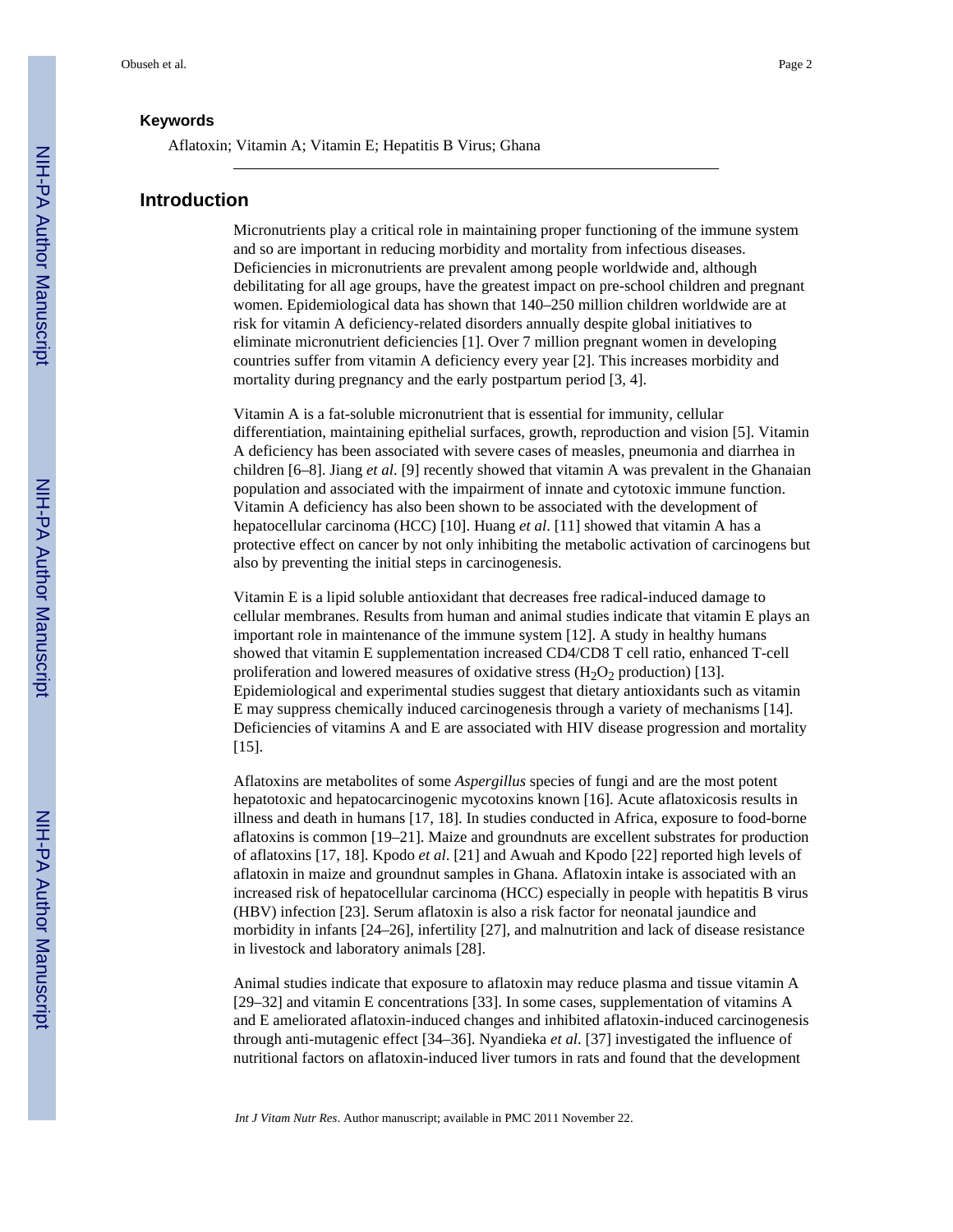of tumors as a result of aflatoxin exposure was totally inhibited by the ingestion of vitamin A. They also observed that vitamin E inhibited the development of aflatoxin-induced liver cancer.

Micronutrient deficiencies commonly occur in large proportions of the populations of many developing countries and exposure to dietary aflatoxin further aggravates the deficiencies. Thus, reduction in exposure to aflatoxin could be considered a significant public health intervention. The finding of an association between aflatoxin and micronutrient deficiencies from numerous animal studies suggests that there may be a relationship between aflatoxin biomarkers [aflatoxin  $B_1$  albumin adduct (AF-ALB) in plasma and aflatoxin  $M_1$  (AFM<sub>1</sub>) in urine] and vitamins A and E concentrations in humans. Based on this hypothesis, we predicted that we would see correlations between aflatoxin biomarkers with vitamin A and E concentrations.

# **Materials and Methods**

### **Participants and study area**

The study population consisted of adults  $(≥ 19 \text{ years})$  from the Ejura Sekyedumase district in the Ashanti Region of Ghana. This is a major groundnut- and maize-producing and consuming region in southern Ghana. A cross-sectional study was conducted to determine the relationship between aflatoxin and plasma concentrations of vitamins A and E in our study participants. Our targeted sample size was 150 participants. This was based on the 25 µg/dL difference in expected effect size that we predicted we would see among those with high and low concentrations of vitamin A using the t-test with a power of 80% (β=0.20) and  $\alpha$ =0.05. The sample consisted of volunteers within four communities in the district. Pregnant women and those with acute infections were excluded since pregnancy and acute infections could affect micronutrient status. We enrolled 147 eligible participants who gave signed, informed consent. Approval for the study was obtained from the Institutional Review Board at the University of Alabama at Birmingham (UAB) and from the Ethics Committee, School of Medical Sciences, Kwame Nkrumah University of Science and Technology (KNUST), Kumasi, Ghana.

#### **Sample collection, preparation and analysis**

Each participant completed a survey that consisted of questions on sociodemographic, health, food, and food consumption characteristics. Twenty milliliters of venous blood was drawn from each subject using sterile needles and vacutainer tubes. The tubes were wrapped in foil to reduce the effect of oxidation and light on retinol. Blood was transported to the laboratories of the Kumasi Center for Collaborative Research (KCCR) in Tropical Medicine at KNUST within 6 hours of collection. Plasma was collected and aliquoted into vials for analysis of retinol, tocopherol, liver function, anti-hepatitis B surface antigen (HBsAg), antihepatitis C virus antibody (HCV Ab), and AF-ALB levels. The vials containing plasma for retinol and tocopherol analysis were wrapped in aluminum foil and kept in thick black polythene bags at −80°C. Urine samples (first urine the morning after recruitment) were obtained from 82 of the 147 participants and stored at −80°C. All samples were subsequently air-transported frozen to UAB and kept at −80°C until analyzed.

# **Simultaneous determination of vitamin A (retinol) and vitamin E (α-tocopherol) in plasma**

Serum retinol is a useful indicator of vitamin A status since serum retinol concentration is normally maintained within a narrow range in individuals with adequate vitamin A stores. Alpha-tocopherol is the most active component of the vitamin E complex. A modified version of the high-performance liquid chromatography (HPLC) procedure developed by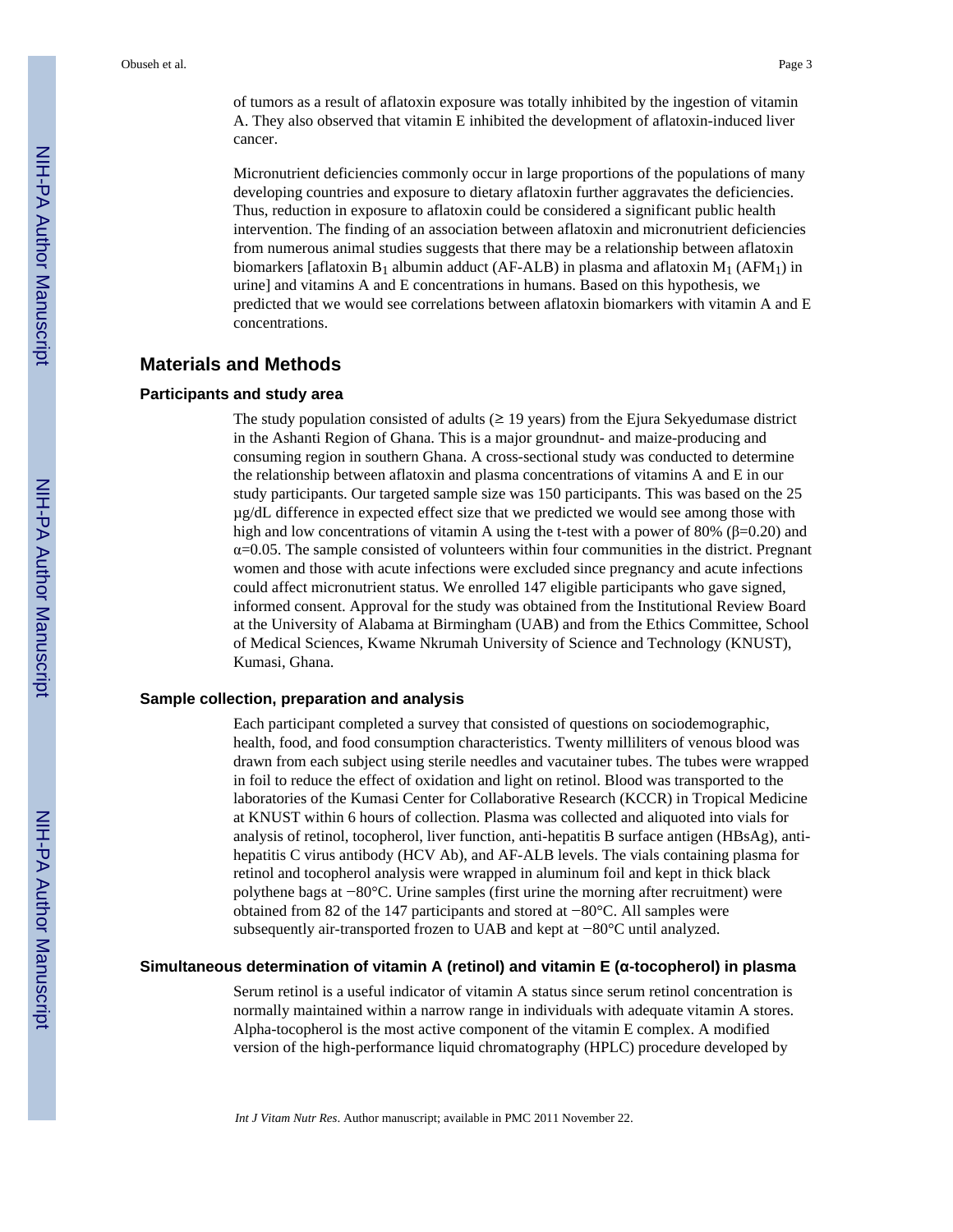Stacewicz-Sapuntzakis *et al*. [38] was used to measure both vitamins A and E in plasma. Details of the method have been published previously [9].

# **Determination of AF-ALB levels in plasma by radioimmunoassay (RIA)**

AF-ALB levels in plasma from study participants were determined by radioimmunoassay (RIA) [39]. The assay measures aflatoxin that is covalently bound in peripheral blood albumin and reflects aflatoxin exposure in the previous 2–3 months. Plasma samples were concentrated by high-speed centrifugal filtration, and the concentrated protein was resuspended in phosphate-buffered saline (PBS). Plasma albumin was determined by using a bromocresol purple dye binding method (Sigma, St. Louis, MO), and the amount of total protein was determined by using the Bradford procedure (San Rafael, CA). Total protein per sample was then digested with Pronase (Calbiochem, La Jolla, CA), and bound aflatoxin was extracted with acetone. The RIA procedure [39] was used to quantify AF-ALB in duplicate plasma protein digests that each contained 2 mg of protein. Nonspecific inhibition in the assay was determined by processing pooled, normal human plasma standards (Sigma, St. Louis, MO). The standard curve for the RIA was determined by using a nonlinear regression method [40]. The concentrations of albumin, total protein, and AF-ALB in individual plasma samples were calculated and the values were expressed as the amount of AF-ALB per milligram of albumin [39]. The detection limit of the assay was 0.01 pmol/mg albumin.

#### **Determination of the AFM1 metabolite in urine**

Metabolic levels of  $AFM<sub>1</sub>$  in urine were quantitated by HPLC after immunoaffinity cleanup of samples. AFM1 metabolite was used as a valid indicator of short-term exposure to aflatoxins because of its prevalence in the urine and because of its dose-dependent relationship with  $AFB<sub>1</sub>$  intake in the diet [41]. Affinity chromatography cleanup procedures and HPLC analysis were based on methodologies described by Groopman *et al*. [42], along with the modifications of Sarr *et al*. [43] and Wang *et al*. [44]. Each of the urine samples (5.0 mL) was adjusted to an acidic pH with 0.5 mL of 1.0 M ammonium formate (pH 4.5), and the volume was increased to 10 ml with water and, and then vortexed. The sample was then applied to a 1-mL preparative Aflatest P monoclonal antibody column (VicamLP, Watertown, MA), and aflatoxin was eluted at a flow rate of approximately 0.3 ml/min as described previously [44]. For HPLC analysis, a Waters HPLC system (Waters Corporation, Milford, MA) with fluorescence detection capabilities was used. A 250 mm  $\times$  4.6 mm LiCrospher RP-18 end-capped column with pore size 100 A and particle size 5  $\mu$ m (Alltech Associates, Deerfield, IL) was used to resolve aflatoxin metabolites. The mobile phase consisted of 22% ethanol in water that was buffered with 20mM ammonium formate (pH 3.0). Chromatographic separation of aflatoxin was achieved by isocratic elution of the mobile phase for 20 minutes. Samples were injected  $(100 \mu L)$  on the column and the elution rate was 1.0 mL/minute.  $AFM_1$  peaks were detected at a retention time of approximately 15.4 minutes. The limit of detection for this method was  $10pg/mL$  of urine for AFM<sub>1</sub>. The identity of  $AFM<sub>1</sub>$  was confirmed by gas chromatography/mass spectrometry (GC/MS) by comparing standards (Sigma, Milford, MO) [45]. Urinary concentrations of AFM<sup>1</sup> metabolite were expressed as pg/mg of creatinine to correct for variations in urine dilution among individual samples.

### **Test for antibodies to HBV surface antigen**

HBsAG in plasma samples was determined using the Bio-Rad Enzyme Immunoassay according to the manufacturer's directions (Bio-Rad, Redmont, WA, USA). A sample was considered initially reactive for anti-HBsAg if the absorbance value was greater than or equal to the mean absorbance value of the negative controls plus 0.07 according to the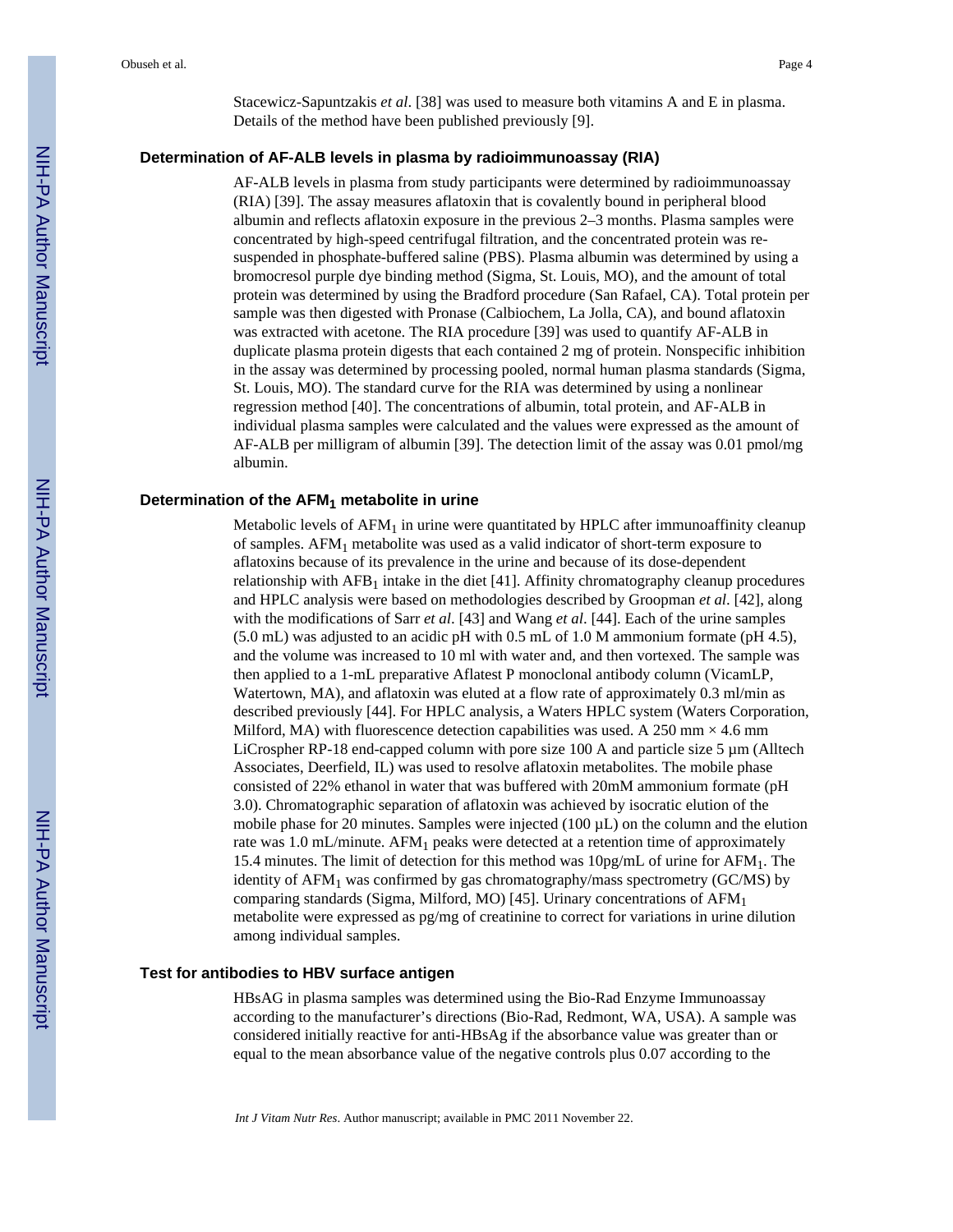# **Test for HCV antibody in plasma**

Qualitative detection of antibody to HCV in plasma was conducted using the Abbott HCV Enzyme Immunoassy according to the manufacturer's directions (Abbott Laboratories, Abbott Park, IL, USA). Test samples with an optical density (OD) greater or equal to the mean absorbance of the three negative controls, plus 0.25 times the mean absorbance of the 3 positive controls, were considered initially reactive by the criteria of Abbott HCV EIA 2.0. Positive samples were determined by repeated reactivity in duplicate tests.

# **Analysis of serum markers for liver function (transaminases, bilirubin, total blood protein and plasma albumin)**

A complete hepatic function profile was conducted on plasma from the study participants. This included tests of the liver enzyme aspartate transaminase (AST) and alanine transaminase (ALT), liver transport (total bilirubin), and liver synthesis (serum albumin and total blood protein). The tests were performed at the UAB Hospital Laboratory.

#### **Statistical analysis**

Descriptive statistics are presented as means  $(\pm SD)$  or medians and interquartile ranges. The relationships between demographics, behavioral, and clinical variables were examined by using the chi-square test. For comparison across groups, the median was used to categorize aflatoxin values into high and low categories.

We used the World Health Organization's (WHO) generally accepted cutoff value for micronutrient deficiencies for retinol and tocopherol (<0.698 µmol/L and <11.6 µmol/L respectively) [46] to group participants into micronutrient-sufficient (normal) and -deficient groups. Cutoff points were based by WHO on tissue concentrations low enough to cause adverse health outcomes. We then examined the frequency distribution of the micronutrient variables and the demographics of the study population. Because these variables were categorical, a series of chi-square tests were performed to determine the relationships between them. Univariate associations between continuous variables were performed using the Spearman correlation coefficient. Differences in aflatoxin concentrations by retinol, tocopherol, and liver function parameters were evaluated by using the Kruskal-Wallis test due to non-normality of the data.

We constructed regression models using theoretical concepts and the independent variables that were associated with the exposure variables in the chi-square analysis at the 0.10 level or less. Unconditional logistic regression models were run separately for predicting deficiencies in retinol and tocopherol levels by aflatoxin. We controlled for other known risk factors and confounders such as ethnicity, anti-HBsAg positive test results, total plasma protein, albumin bilirubin, and AST levels. All tests of hypotheses were two-tailed, with a type I error rate fixed at 5%. All statistical analyses were conducted using the statistical software package SAS Version 9.1 (SAS Institute, Cary, NC).

# **Results**

#### **Concentrations of AF-ALB, AFM1, vitamin A and vitamin E in study population**

Plasma samples from 145 participants were tested for AF-ALB and vitamins A and E concentrations.  $AFM<sub>1</sub>$  levels were determined in 82 urine samples. The median concentration of AF-ALB was 0.80 (SD $\pm$  0.46) pmol/mg albumin (mean = 0.899; range = 0.120–2.994 pmol/mg albumin). The median  $AFM_1$  concentration was 437.95 (SD $\pm$  2451)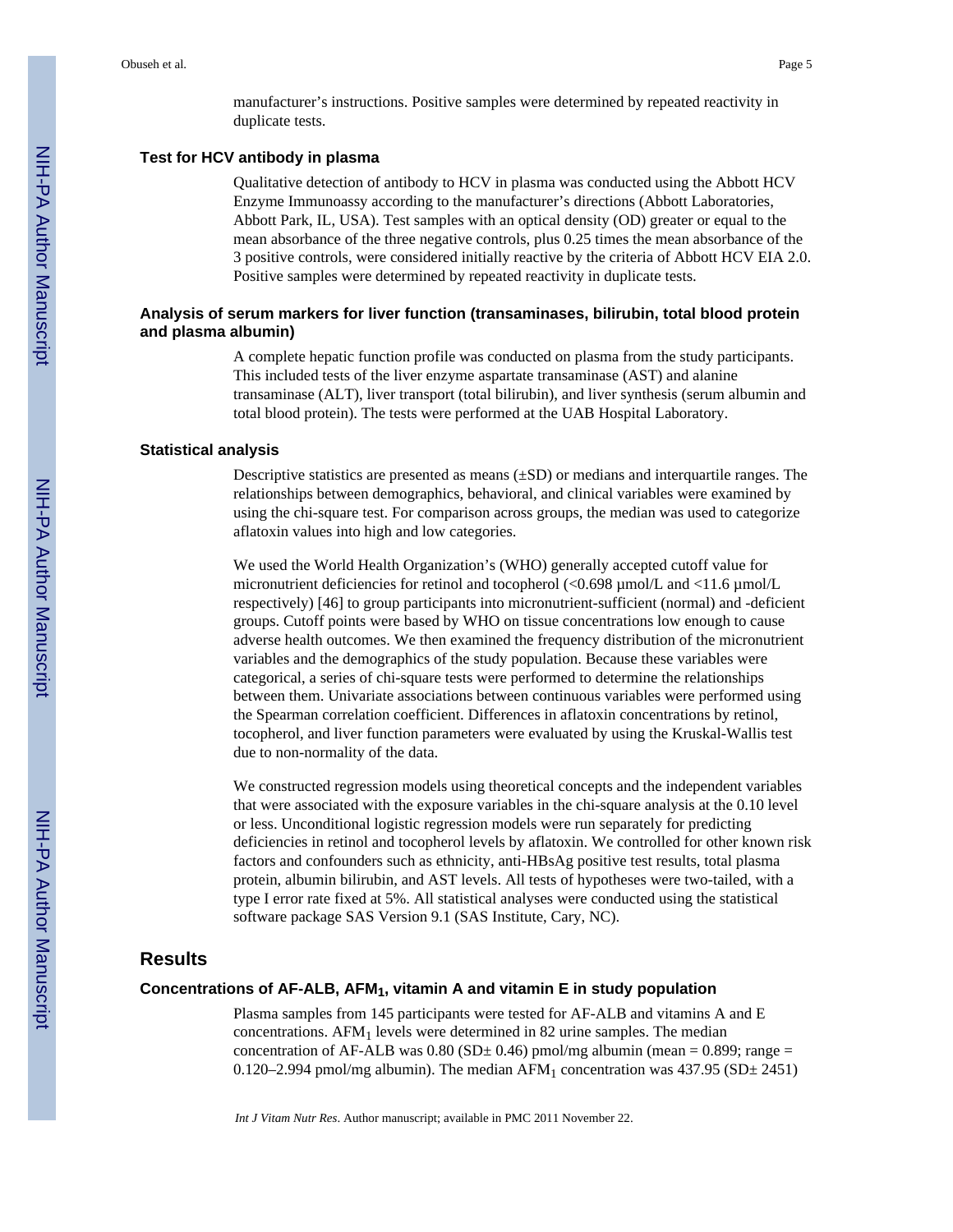pg/dL of urine creatinine, (mean =  $1646.12$ ; range =  $0-11,562.36$  pg/dL of urine creatinine). All participants were positive for AF-ALB and  $91.2\%$  were positive for AFM<sub>1</sub>. The mean vitamin A concentration was  $1.13$  (SD $\pm$ 0.72) µmol/L with an interquartile range (IQR) of  $0.65 - 1.54$  µmol/L; the mean plasma vitamin E concentration was  $9.52$  (SD $\pm$  6.73) µmol/L (IQR of  $5.57 - 12.54 \mu$ mol/L).

## **Sociodemographic and biological characteristics of the study population by sex**

Table I presents the descriptive sociodemographic and biological characteristics of the study population by sex. The mean age for the study group was  $39.0$  (SD $\pm$ 16.2) years. A majority of the study participants were Akans (37.8%), and 48% had formal education; 60% were involved in farming. Significantly more males than females had formal education  $(p=0.0004)$  and were farmers  $(p<0.0001)$ . The prevalence of vitamins A and E deficiencies (plasma vitamin A = <0.698 µmol/L and plasma vitamin  $E < 11.6$  µmol/L) was 31.7% and 73.1%, respectively. There were no statistically significant sex differences in vitamins A and E concentrations and the biological markers for aflatoxin. Women reported slightly lower levels of alcohol use and smoked less than men  $(p<0.05)$ . With regard to hepatitis infection, approximately 16% of the participants were positive for HBsAg and 15% were positive for HCV Ab.

#### **Sociodemographic characteristics of the study population by vitamin A status**

Table II shows the descriptive statistics of the study population by vitamin A status. There were significant differences between vitamin A concentrations and variables such as ethnicity, having a positive anti-HBsAg test result, vitamin E, AF-ALB, and AFM1. Participants with low vitamin A concentrations had significantly increased levels of AF-ALB ( $p=0.005$ ), and positive anti-HBsAg test results ( $p=0.002$ ). There was no significant association between age and vitamin A concentrations. Those with low vitamin A concentrations had significantly lower levels of  $AFM_1$  (p=0.02). Analysis of vitamin E and aflatoxin levels demonstrated that there was a trend towards lower vitamin E concentrations in participants with high AF-ALB levels ( $p= 0.07$ ), and towards lower vitamin E concentrations in individuals with low AFM<sub>1</sub> ( $p=0.08$ ). Individuals with low vitamin E levels had high AF-ALB and low AFM<sub>1</sub> concentrations (data not shown).

#### **Correlation between variables**

The relationship between vitamin A, vitamin E, AF-ALB, and liver function were analyzed. The Spearman correlation coefficients between these variables are presented in Table III. Significant correlations were found for high AF-ALB with low vitamin A (−0.20), high total protein  $(0.19)$ , high AST  $(0.17)$ , and high ALT  $(0.31)$ . High vitamin A was also significantly correlated with high vitamin E (0.47), low total protein (−0.26), low albumin (−0.17), low AST (−0.21), and low ALT (−0.43). High vitamin E correlated significantly with low albumin  $(-0.17)$  and low bilirubin  $(-0.17)$ . There was also a high positive correlation between vitamin A and  $AFM_1$  (0.31) and between  $AFM_1$  and albumin (0.36) (data not shown).

#### **Regression analysis**

Univariate regression models were used to conduct within-level comparisons of vitamin A, vitamin E, and liver function according to  $AF-ALB$  and  $AFM<sub>1</sub>$  levels (Table IV). The results indicated significant differences ( $p<0.05$ ) between the levels of vitamin A, ALT and total protein in participants according to AF-ALB levels. Those with high AF-ALB had lower vitamin A concentrations, and higher ALT and total protein than those with low AF-ALB. A significant difference was also demonstrated between  $AFM<sub>1</sub>$  and vitamin A; however, individuals with high AFM<sub>1</sub> levels also had high vitamin A concentrations (p= $0.0007$ ).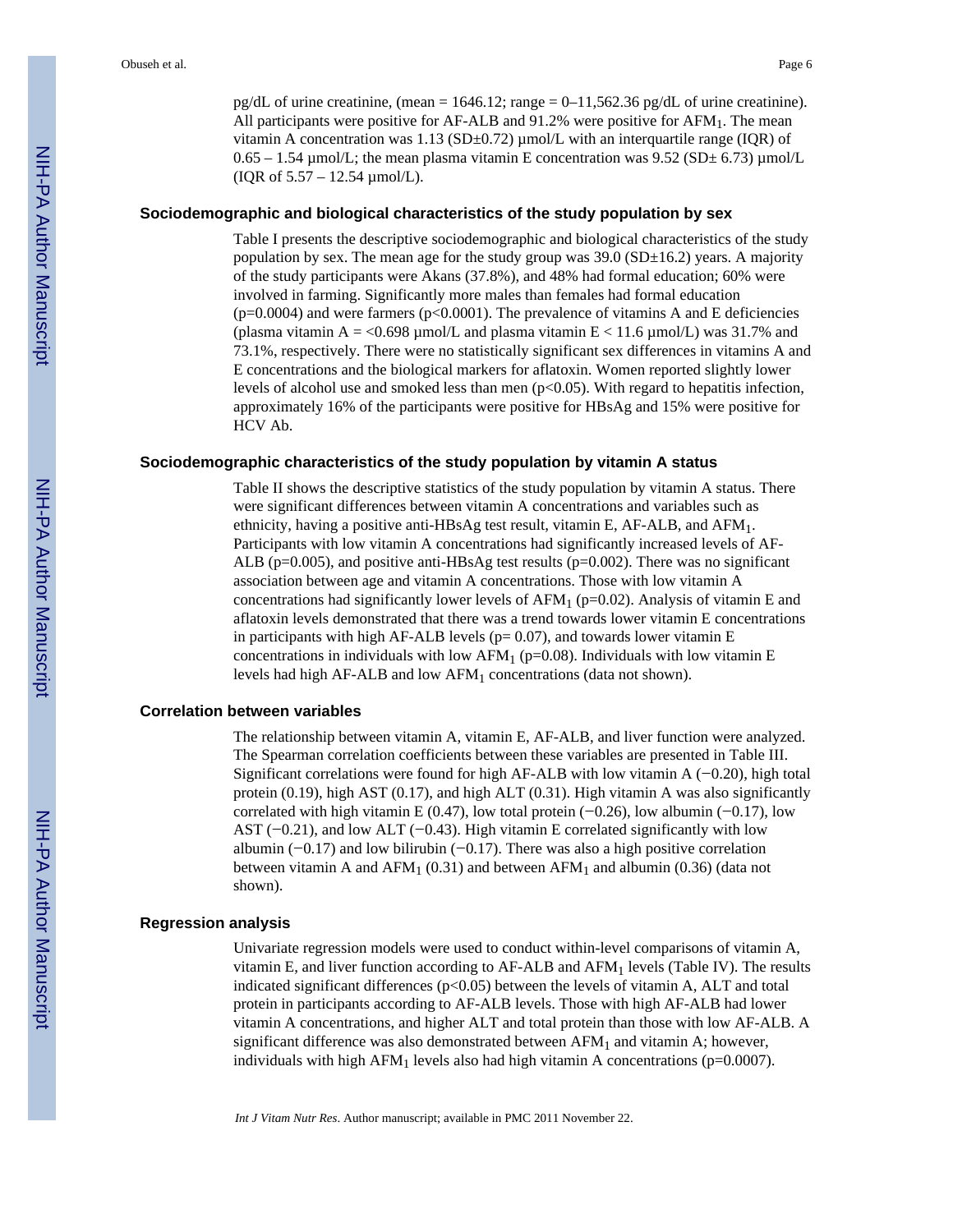There was also a significant difference between  $AFM<sub>1</sub>$  and albumin levels ( $p=0.01$ ); those with high  $AFM<sub>1</sub>$  had higher levels of plasma albumin.

#### **Multivariate analyses**

We conducted multiple regression analyses to determine the direction and magnitude of AF-ALB and  $AFM<sub>1</sub>$  on vitamin A and vitamin E levels in study participants. After adjusting for possible confounders such as age, sex, education, number of people in the household, hepatitis infection, total protein, albumin, bilirubin, and AST and ALT concentrations, multivariable analysis demonstrated that high AF-ALB was independently associated greater than a 2.6 fold increased risk of low vitamin A concentration (adjusted odds ratio, AOR = 2.61, 95% confidence interval (CI) =  $1.03 - 6.58$ , p=0.04; (Table V). Participants who were HBsAg- positive were almost 6 times as likely to have low vitamin A concentrations as those who were HBsAg- negative (AOR = 5.88, CI = 1.71–20.14,  $p = 0.005$ ). AF-ALB was marginally associated with vitamin E ( $AOR = 2.40$ ,  $95\%CI = 0.96 - 6.05$ ,  $p=0.06$ ). Those with high AF-ALB were 2.4 times more likely to have low vitamin E than those with low AF-ALB, but this was not statistically significant.

Table VI demonstrates that higher levels of  $AFM<sub>1</sub>$  was associated with reduced odds of having vitamin A deficiency, though this was not statistically significant (OR= 0.31, 95%CI=  $0.09 - 1.02$ , p=0.05). However, those with higher AFM<sub>1</sub> levels had a significantly reduced odds of having vitamin E deficiency (OR=  $0.31$ ,  $95\%$  CI=  $0.10 - 0.97$ , p=0.04). Having a positive anti-HBsAg test result was significantly associated with vitamin A deficiency. Those who were anti-HBsAg positive were 5.84 times more likely to have low vitamin A than those who were anti-HBsAg negative ( $AOR = 5.84$ ,  $CI = 1.15-29.54$ , p  $=0.03$ ).

# **Discussion**

All of the participants in this study had AF-ALB albumin adducts in their plasma and 91.2% excreted  $AFM<sub>1</sub>$  in urine. These biological markers are objective indicators and more precise measures of aflatoxin exposure than measures of dietary exposure [47]. Whereas AF-ALB indicates aflatoxin exposure over a  $2-3$  month period,  $AFM<sub>1</sub>$  indicates more recent exposure occurring in the last 24–48 hours [47]. Almost one third (32%) of participants in the study were vitamin A-deficient and 73% were vitamin E-deficient. Our main hypothesis of interest was that aflatoxin exposure is associated with vitamin A and E concentrations. We found significant inverse relationships between AF-ALB levels and both vitamin A and E concentrations. Multivariate analysis showed a 2.64-fold greater risk of finding low vitamin A concentrations in participants with high AF-ALB levels. This is a very interesting finding, given the cross-sectional nature of the study and relatively small sample size. Decrease in vitamin A concentrations has been shown in animals exposed to aflatoxin in the diet [29– 32]. The only previous study that reported on AF-ALB and vitamin A levels in humans (children) found no association between these factors [48]. Our study indicates that vitamin A status is modulated by aflatoxin exposure. Preventing such exposure would be one way of greatly decreasing the occurrence of vitamin A deficiency in many developing countries, such as Ghana, where large portions of the populations face food insecurity and nutritional deficiency and are constantly exposed to aflatoxin in the diet. There was a marginal association between AF-ALB and vitamin E concentration  $(p=0.06)$ . Those with high AF-ALB were 2.4 times more likely to be vitamin E-deficient than those with low AF-ALB. Harvey *et al*. [33] showed that dietary aflatoxin was associated with decreased levels of serum tocopherol and retinol concentrations in swine.

Contrary to the finding of an inverse relationship between AF-ALB and vitamin A concentration, there was a positive relationship between  $AFM<sub>1</sub>$  and vitamin A. Multivariable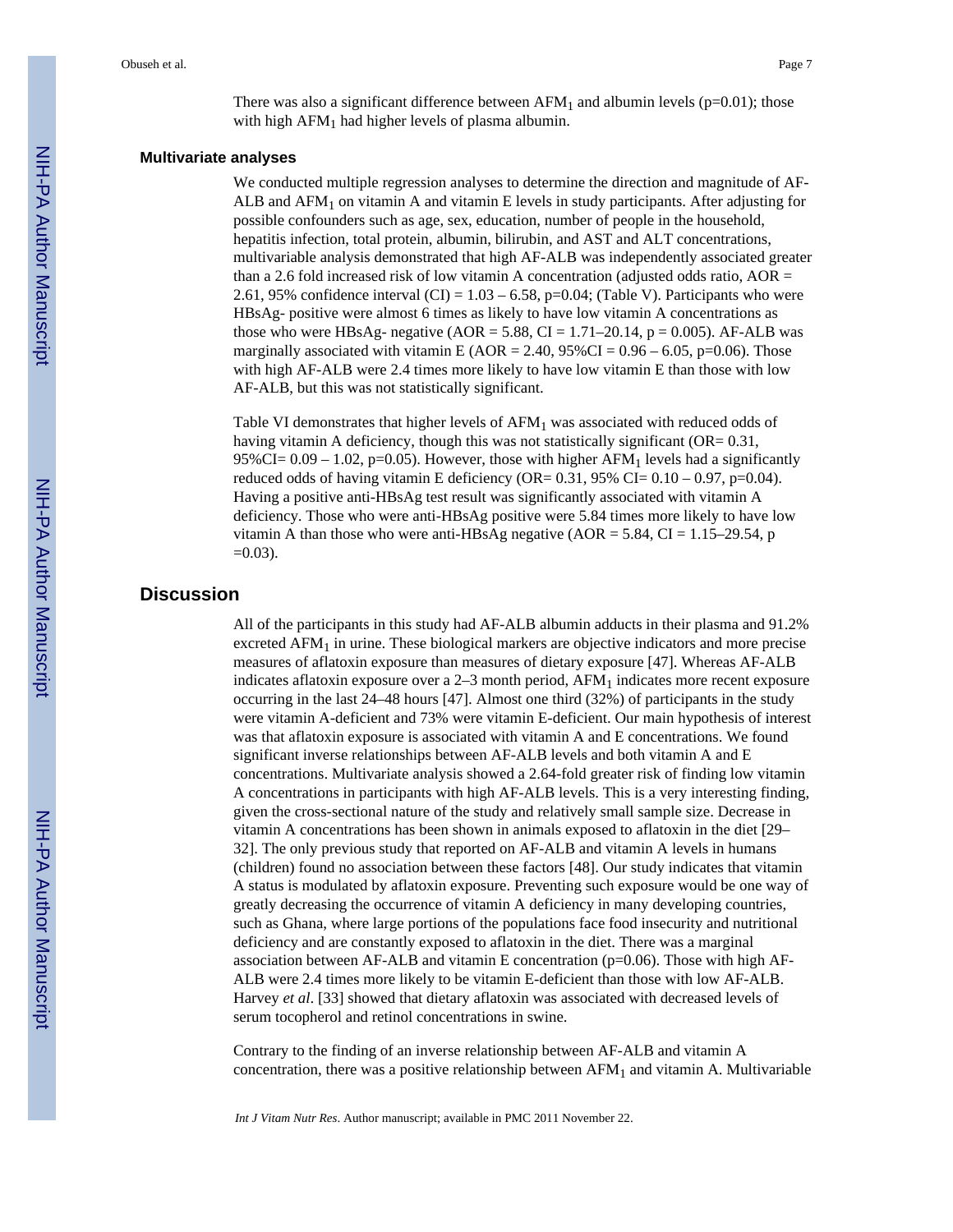analysis showed that those with high  $AFM<sub>1</sub>$  had a 69% decreased chance of having low vitamin A than those with low  $AFM_1$ . AFM<sub>1</sub> is a metabolite of AFB<sub>1</sub>. Cytochrome P450 (CYP) enzymes mediate metabolism of AFB1 to AFM1. Koser *et al*. [49] reported that the CYP450 isoform that mediates  $AFM<sub>1</sub>$  formation in the mouse is CYP 1-A2. It has also been shown CYP 1-A2 is the high-affinity P450 enzyme principally responsible for the bioactivation of AFB<sub>1</sub> at low substrate concentrations associated with dietary exposure [50]. In the human body, vitamin A or retinol is oxidized via retinal to retinoic acid, which has pleiotrophic biological functions. The metabolism of retinals to retinoic acid is mediated by human CYP 1-A1, 1-A2, 1B1, and 3-A4 for the formation of *all*-*trans*-retinoic acid and CYP 1-A2 for the formation of 9-*cis*-retinoic acid. Zhang *et al*. [51] also showed that CYP 1-A2 is the isoform that most efficiently metabolizes 9-*cis*-retinal to 9-*cis*-retinoic acid. Our findings of a positive relationship between  $AFM<sub>1</sub>$  and vitamin A may indicate that in the presence of AFB<sub>1</sub>, CYP 1-A2 functions more actively in the breakdown of AFB<sub>1</sub> to AFM<sub>1</sub> than in the conversion of retinal to retinoic acid, thereby resulting in high levels of  $AFM<sub>1</sub>$ simultaneously with high concentrations of retinol.

 $AFM<sub>1</sub>$  was also positively associated with vitamin E concentration. Those with high  $AFM<sub>1</sub>$ had a 69% less chance of having low vitamin E concentrations than those with low AFM1. Yu *et al.* [14] found that plasma concentrations of α-tocopherol and  $α$ - and β-carotene were positively associated with AFB1-DNA adducts in urine of healthy males. These data were in accordance with findings of a previous *in vitro* study in which α-tocopherol and β-carotene enhanced the AFB1-DNA adduct formation in cultured woodchuck hepatocytes [52]. Our finding suggests that vitamin E may enhance breakdown of  $AFB<sub>1</sub>$  to  $AFM<sub>1</sub>$  although the mechanism is not known.

Serum aminotransferases are the most useful measures of liver cell injury [53]. In our study, high AF-ALB was significantly associated with high ALT and high total protein and marginally associated with high AST. Aflatoxin induces injury to both hepatic parenchyma and the biliary tract [54]. Tao *et al*. [55] studied the relationships between aflatoxin albumin adducts and several liver-specific biochemical parameters. They found associations between  $AF-ALB$  and globulin and  $AST$  that suggest that  $AFB<sub>1</sub>$  modified the immune response and induced damage to hepatic parenchymal cells [55]. These associations have previously been reported in other [54, 56, 57] but not all [58–60] animal studies. The mechanism of  $AFB_1$ induced cellular damage is not fully understood. However, it has been shown that  $AFB<sub>1</sub>$  can stimulate the release of free radicals including reactive oxygen species, which lead to chromosomal damages [61]. This has been supported by other studies [62–64]. Rastogi *et al*. [62] observed significant elevations in the levels of serum transaminases, other liver enzymes, and bilirubin following  $AFB<sub>1</sub>$  administration to rats.

We found an association between high AF-ALB and high total protein. Very few studies were found in a search of the literature on the effect of aflatoxin on serum proteins and the results have been contradictory [65, 66]. Thurston *et al*. [65] reported that guinea pigs given aflatoxin in the diet had an increase in albumin and gamma-globulin and a decrease in  $\alpha$ 1-, α2-and β-globulin compared to the controls, while Richard *et al*. [66] found that aflatoxin significantly decreased total serum protein and found no significant increase in gammaglobulin in guinea pigs. The differences may be due to the dosage and regimens used in the different experiments. Aflatoxin has been shown to suppress antibody formation to the typhoid vaccine in mice [67] and in chickens injected with sheep erythrocytes [68]. Swine and turkeys fed aflatoxin also had increased gamma-globulin levels [69, 70].

Having a positive HBsAg test result was also a strong independent predictor of low vitamin A concentration. Those who were HBsAg- positive were almost 6 times as likely to have low vitamin A concentration as those who were HBsAg-negative. Hepatitis B virus causes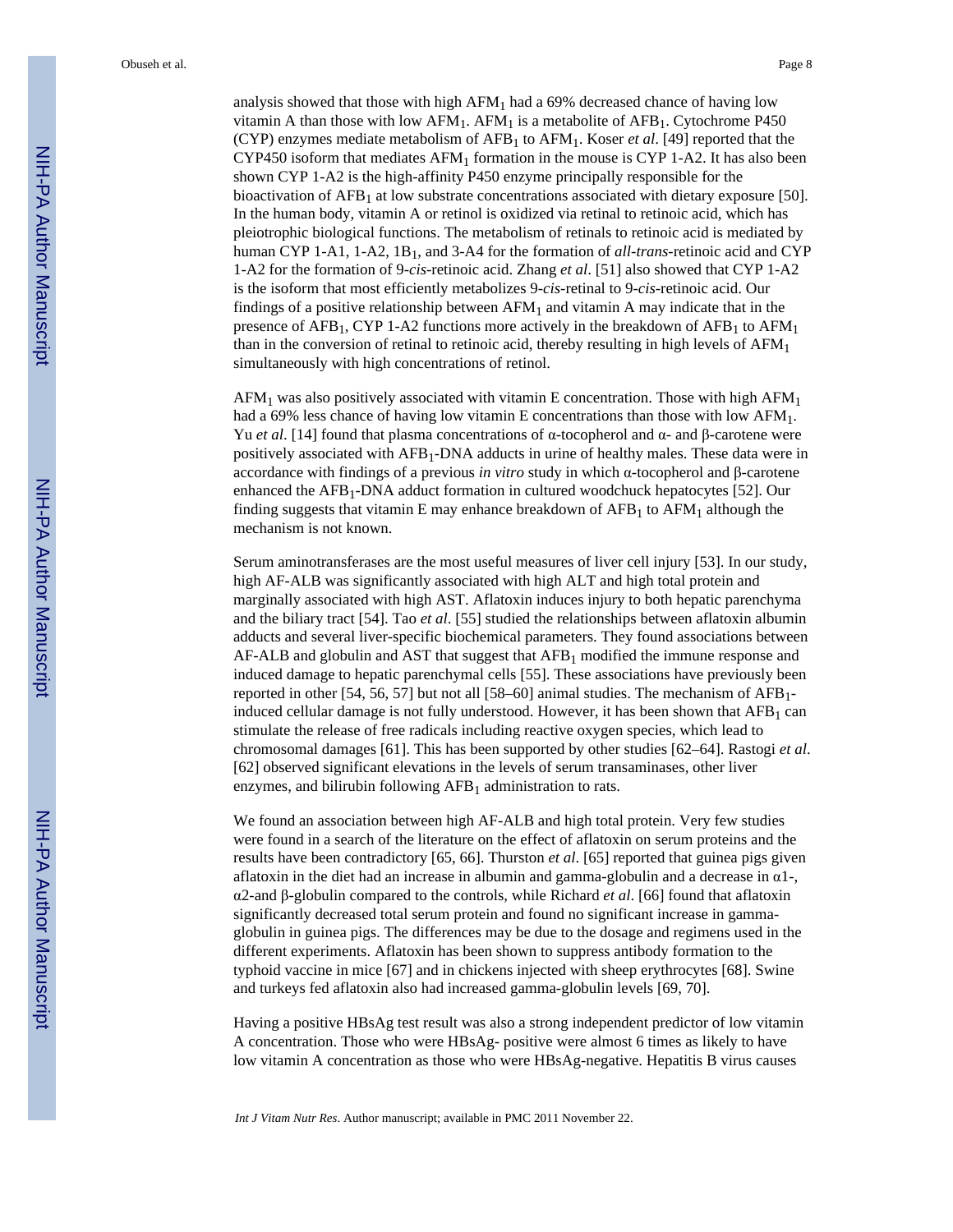inflammation of the liver and ongoing liver damage. Vitamin A metabolism and storage occur in the liver. Liver hepatocytes govern the uptake, transfer, metabolism, and homeostasis of vitamin A. It was previously reported [53, 71] that serum concentrations of vitamin A were lower in individuals with chronic liver diseases and were related to the severity of the condition. Hepatic stellate cells that mediate liver fibrosis are usually affected as a result of liver injury and could lead to vitamin A deficiency [72]. It is also possible that defective synthesis of the serum aminotransferases as a result of liver injury could prevent mobilization or impair absorption of vitamin A from the hepatic stellate cells [73].

Our study has some potential limitations, the most apparent of which is that it Is crosssectional in design and sp, the temporal relationships between AF-ALB biomarker levels and vitamin A/E deficiencies could not be established. To determine whether the association between  $AFB<sub>1</sub>$  and micronutrient status is a direct result of aflatoxin exposure requires a longitudinal study. Secondly, our small sample size limited our ability to detect small associations and yielded imprecise estimates. Furthermore, the effects of dietary exposure to aflatoxin might be complicated by confounding factors such as socioeconomic status or malnutrition. However, the potential bias introduced by these factors was minimized by including some of these variables in the regression models.

In conclusion, our findings demonstrated that there is a significant negative relationship between exposure to  $AFB_1$  and plasma concentrations of vitamins A and E in our study population. Vitamin A is stored in the liver and evidence from the serum markers for liver function showed that exposure to aflatoxin (and possibly HBV infection) had a negative impact on the liver and may contribute to vitamin A deficiency. Vitamin A deficiency has been shown to contribute to impaired cellular differentiation, depressed immune response, and increased chronic and infectious disease morbidity and mortality. Vitamin E has been shown to improve cellular immunity and decrease the occurrence of some cancers. Efforts in advancing global understanding and preventing vitamin A and E deficiencies should strongly consider the impact of aflatoxin exposure.

# **Acknowledgments**

We are grateful to the District Health Director, Physician, Pharmacist, Environmental Field Officers, and other health personnel at the Ejura District Hospital for their assistance. We especially thank the participants who made this study possible. We thank the Directors and other laboratory personnel at the Kumasi Center for Collaborative Research (KCCR) in Tropical Diseases, KNUST for assistance with cell separation, storage and shipping. We thank Jia-Sheng Wang for assistance with AFB<sub>1</sub> analysis.

Sources of financial support: USAID grant LAG-G-00-96-90013-00 for the Peanut Collaborative Support Research Program, University of Georgia, Athens, GA, USA, NIH Cancer Prevention and Control Training Program Grant CA 47888 and Minority Health International Research Training (MHIRT) grant # T37-MD001448 from the National Center on Minority Health and Health Disparities, National Institutes of Health, Bethesda, MD, USA

# **Literature Cited**

- 1. Underwood BA. Vitamin A deficiency disorders: international efforts to control a preventable "pox". J Nutr. 2004; 134:S231.
- 2. West KP Jr. Extent of vitamin A deficiency among preschool children and women of reproductive age. J Nutr. 2002; 132:S2857.
- 3. West KP Jr, Katz J, Khatry SK, et al. Double blind, cluster randomised trial of low dose supplementation with vitamin A or β-carotene on mortality related to pregnancy in Nepal. The NNIPS-2 Study Group. Br Med J. 1999; 318:570. [PubMed: 10037634]
- 4. Christian P, West KP Jr, Khatry SK, et al. Vitamin A or β-carotene supplementation reduces symptoms of illness in pregnant and lactating Nepali women. J Nutr. 2001; 130:2675. [PubMed: 11053506]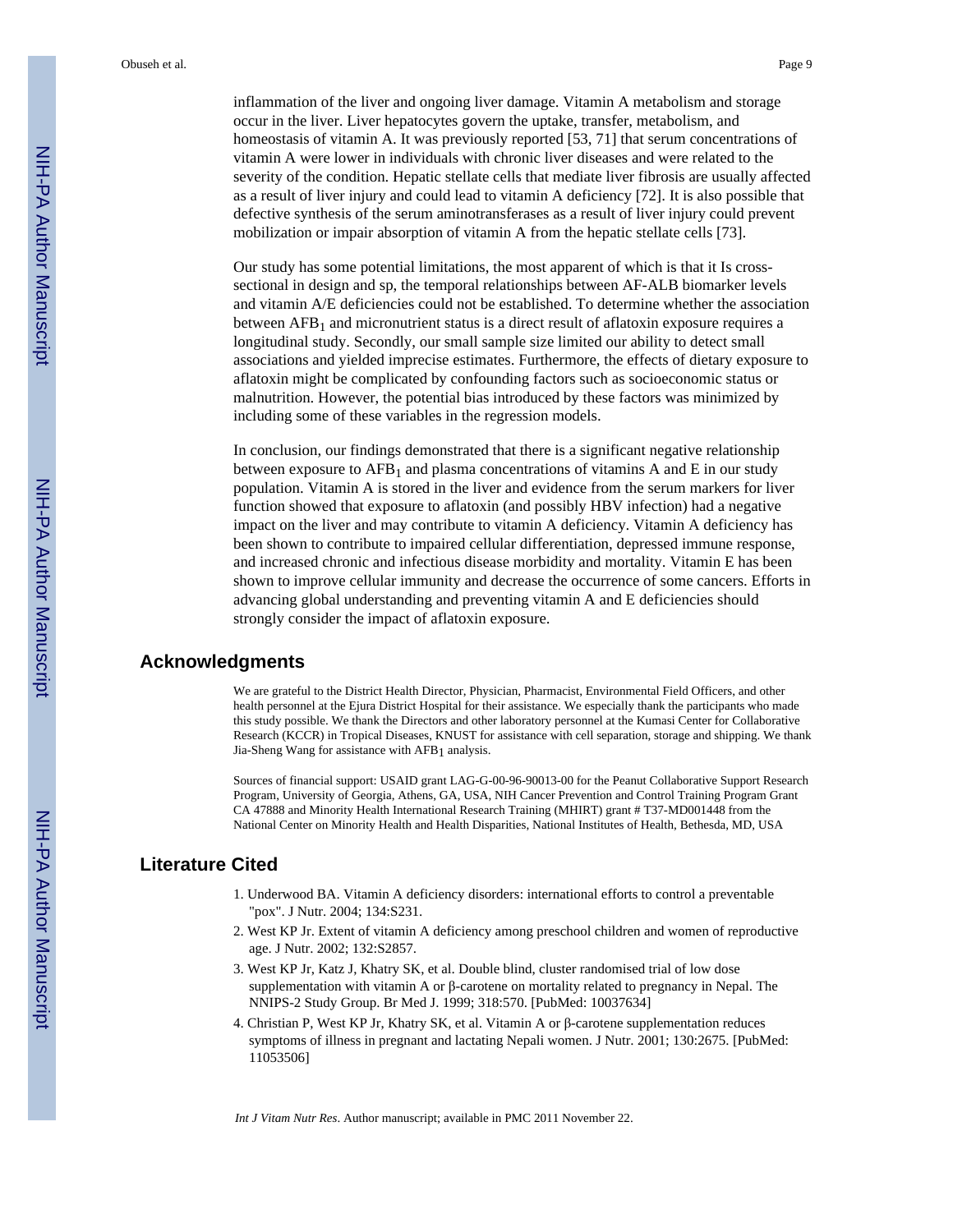- 5. Semba R, Vitamin A. Immunity, and Infection. Clin Infect Dis. 1994; 19:489. [PubMed: 7811869]
- 6. Markowitz L, Nzilambi N, Driskell WJ, et al. Vitamin A levels and mortality among hospitalized measles patients, Kinshasa. Zaire. J Trop Pediatr. 1989; 35:109. [PubMed: 2754767]
- 7. Sommer A, Katz J, Tarwotjo I. Increased risk of respiratory disease and diarrhea in children with preexisting mild vitamin A deficiency. Am J Clin Nutr. 1984; 40:1090. [PubMed: 6496388]
- 8. Semba RD. Vitamin A and immunity to viral, bacterial, and protozoan infections. Proc Nutr Soc. 1999; 58:719. [PubMed: 10604208]
- 9. Jiang Y, Obuseh F, Ellis W, Piyanthilake C, Jolly P. Association of vitamin A deficiency with decrease in tumor necrosis factor α expressing CD3-CD56+ natural killer cells in Ghanaians. Nutr Res. 2007; 27:400. [PubMed: 18591985]
- 10. Yu MW, Hsieh HH, Pan WH, Yang CS, Chen CJ. Vegetable consumption, serum retinol level and risk of hepatocellular carcinoma. Cancer Res. 1995; 55:1301. [PubMed: 7882326]
- 11. Huang CC, Hsueh JL, Chen HH, Batt TR. Retinol (vitamin A) inhibits sister chromatid exchanges and cell cycle delay induced by cyclophosphamide and aflatoxin  $B_1$  in Chinese hamster V79 cells. Carcinogenesis. 1982; 3:1. [PubMed: 6802508]
- 12. Kantoch M, Litwinska B, Szkoda M, Siennicka J. Importance of vitamin A deficiency in pathology and immunology of viral infections. Rocz Panstw Zakl Hig. 2002; 53:385. [PubMed: 12664666]
- 13. Lee CY, Man-Fan WJ. Vitamin E supplementation improves cell-mediated immunity and oxidative stress of Asian men and women. J Nutr. 2000; 130:2932. [PubMed: 11110849]
- 14. Yu MW, Chiang YC, Lien JP, Chen CJ. Plasma antioxidant vitamins, chronic hepatitis B virus infection and urinary aflatoxin B1-DNA adducts in healthy males. Carcinogenesis. 1997; 18:1189. [PubMed: 9214602]
- 15. Tang AM, Graham NM, Semba RD, Saah AJ. Association between serum vitamin A and E levels and HIV-1 disease progression. AIDS. 1997; 11:613. [PubMed: 9108943]
- 16. Gourama H, Bullerman LB. *Aspergillus flavus and Aspergillus parasiticus*, aflatoxigenic fungi of concern in foods and feed-a review. J Food Protect. 1995; 8:1395.
- 17. Center for Disease Control and Prevention (CDC). Outbreak of aflatoxin poisoning Easter and Central Provinces, Kenya; MMWR. 2004 January–June. p. 790
- 18. Lewis L, Onsongo M, Njapau H, et al. Aflatoxin Contamination of Commercial Maize Products during an Outbreak of Acute Aflatoxicosis in Eastern and Central Kenya. Environ Hleath Perspect. 2005; 113:1763.
- 19. Wilson, DM.; Payne, GA.; Groopman, J. Factors Affecting *Aspergillus flavus* Group Infection and Aflatoxin Contamination of Crops. In: Eaton, DL.; Groopman, JD., editors. The Toxicology of Aflatoxin: Human Health, Veterinary, and Agricultural Significance. San Diego: Academic Press; 1994. p. 309
- 20. Begum F, Samajpati N. Mycotoxin production production on rice, pulses and oilseeds. Naturwissenschaften. 2000; 87:275. [PubMed: 10929292]
- 21. Kpodo K, Thrane U, Hald B. Fusaria and fumonisins in maize from Ghana and their co-occurrence with aflatoxins. Int. J Food Microbiol. 2000; 61:147. [PubMed: 11078165]
- 22. Awuah RT, Kpodo KA. High incidence of Aspergillus flavus and aflatoxins in stored groundnut in Ghana and the use of a microbial assay to assess the inhibitory effects of plant extracts on aflatoxin synthesis. Mycopathologia. 1996; 134:109. [PubMed: 8981776]
- 23. Wands JR, Blum HE. Primary hepatocellular carcinoma. N Engl J Med. 1991; 325:729. [PubMed: 1651454]
- 24. Sodeinde O, Chan MC, Maxwell SM, Familusi JB, Hendrickse RG. Neonatal jaundice, aflatoxins and naphthols: report of a study in Ibadan, Nigeria. Ann Trop Paediatr. 1995; 15:107. [PubMed: 7677410]
- 25. Ahmed H, Hendrickse RG, Maxwell SM, Yakubu AM. Neonatal jaundice with reference to aflatoxins: an aetiological study in Zaria, northern Nigeria. Ann Trop Paediatr. 1995; 15:11. [PubMed: 7598431]
- 26. Abdulrazzaq YM, Osman N, Yousif AM, Trad O. Morbidity in neonates of mothers who have ingested aflatoxins. Ann Trop Paediat. 2004; 24:145.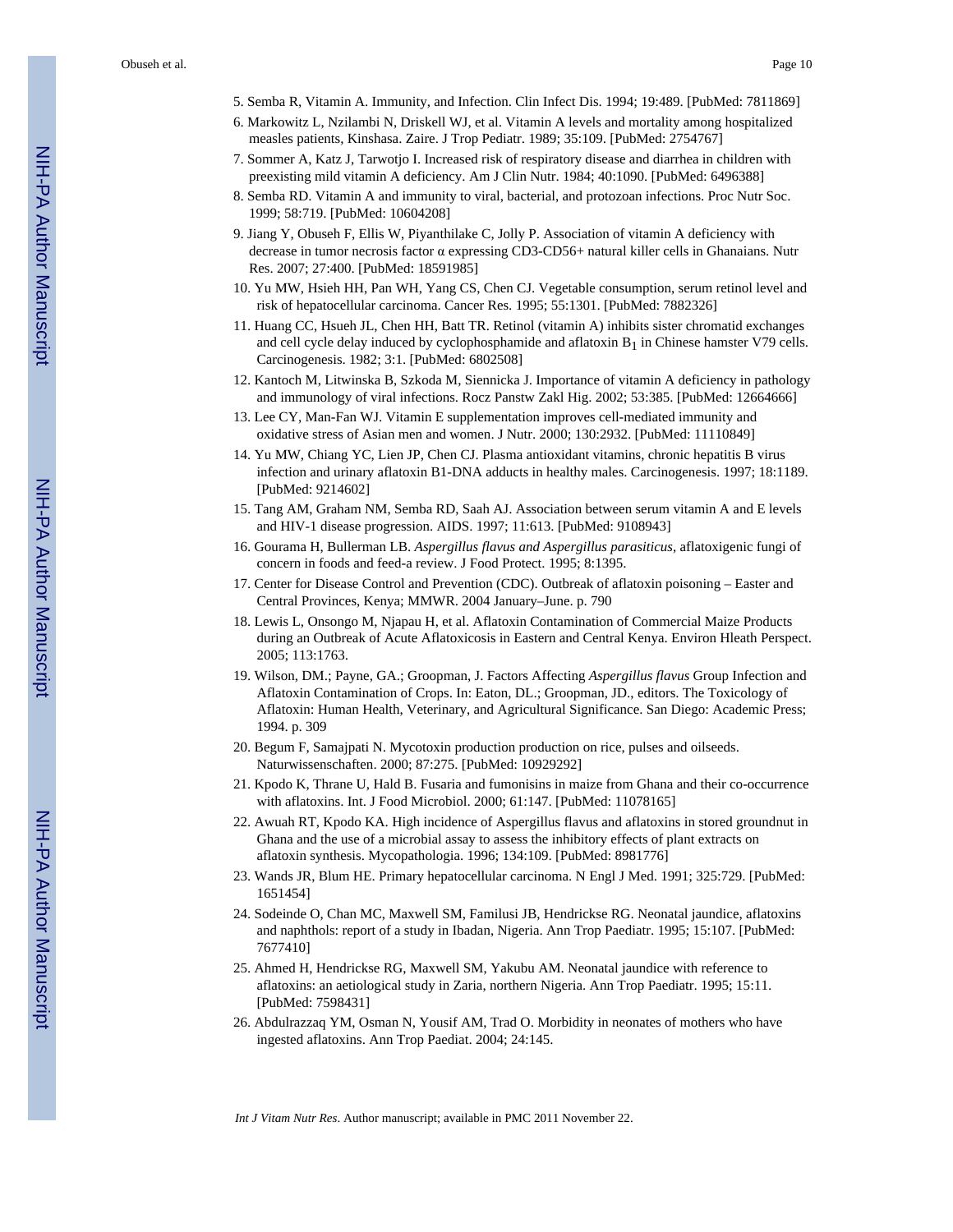- 27. Egbunike GN, Emerole GO, Aire TA, Ikegwuonu FI. Sperm production rates, sperm physiology and fertility in rats chronically treated with sublethal doses of aflatoxin B1. Andrologia. 1980; 12:467. [PubMed: 6778257]
- 28. Miller, DM.; Wilson, DM. Veterinary Diseases Related to Aflatoxins. In: Eaton, DL.; Groopman, JD., editors. The Toxicology of Aflatoxin: Human Health, Veterinary, and Agricultural Significance. San Diego: Academic Press; 1994. p. 347
- 29. Abdelhamid AM, el-Shawaf I, el-Ayoty SA, Ali MM, Gamil T. Effect of low level of dietary aflatoxins on baladi rabbits. Arch Tierernahr. 1990; 40:517. [PubMed: 2241571]
- 30. Pimpukee K, Kubena LF, Bailey CA, Huebner HJ, Afriyie-Gyawu E, Phillips TD. Aflatoxininduced toxicity and depletion of hepatic vitamin A in young broiler chicks in the presence of low levels of Novasil Plus ™ in the diet. Poult Sci. 2004; 83:737. [PubMed: 15141830]
- 31. Reddy KV, Rao PV, Reddy VR. Effect of alfatoxin on the performance of broiler chicks fed diets supplemented with viramin A. Indian J Anim Sci. 1989; 59:140.
- 32. Abbas T, Ali B. Retinol values in the plasma of the Arabian camel (*Camelus dromedarius*) and the influence of aflatoxicosis. Vet Res Commun. 2001; 25:517. [PubMed: 11519683]
- 33. Harvey RB, Kubena LF, Elissalde MH. Influence of vitamin E on aflatoxicosis in growing swine. Am J Vet Res. 1994; 55:572. [PubMed: 8017706]
- 34. Nyandieka HS, Wakhisi J. The impact of vitamins A, C, E, and selenium compound on prevention of liver cancer in rats. East Afr Med J. 1993; 70:151. [PubMed: 8261941]
- 35. Gradelet S, Astorg P, Le Bon AM, Berges R, Suschetet M. Modulation of aflatoxin B1 carcinogenicity, genotoxicity and metabolism in rat liver by dietary carotenoids: evidence for a protective effect of CYP1A inducers. Cancer Lett. 1997; 114:221. [PubMed: 9103297]
- 36. Verma RJ, Nair A. Vitamin E ameliorates aflatoxin-induced biochemical changes in the testis of mice. Asian J Androl. 2001; 3:305. [PubMed: 11753477]
- 37. Nyandieka HS, Wakhis J, Kilonzo MM. Association of reduction of AFB1-induced liver tumours by antioxidants with increased activity of microsomal enzymes. Indian J Med Res. 1990; 92:332. [PubMed: 2125579]
- 38. Stacewicz-Sapuntzakis M, Bowen PE, Kikendall JW, Burgess M. Simultaneous determination of serum retinol and various carotinoids: their distribution in middle-age men and women. J Micronutr Anal. 1987; 3:27.
- 39. Wang JS, Qian GS, Zarba A, et al. Temporal patterns of aflatoxin-albumin adducts in hepatitis B surface antigen-positive and antigen-negative residents of Daxin, Qidong County, People's Republic of China. Cancer Epidemiol Biomarkers Prevention. 1996; 5:253.
- 40. Gange SJ, Munoz A, Wang JS, Groopman JD. Variability of molecular biomarker measurements from nonlinear calibration curves. Cancer Epidemiol Biomarkers Prev. 1996; 5:57. [PubMed: 8770468]
- 41. Groopman JD, Zhu J, Donoahue PR, Pikul A, Zhang L, Chen JS, Wogan GN. Molecular dosimetry of urinary aflatoxin–DNA adducts in people living in Guangxi Autonomous Region, People's Republic of China. Cancer Res. 1992; 52:45. [PubMed: 1727385]
- 42. Groopman JD, Hasler JA, Trudel LJ, Pikul A, Donahue PR, Wogan GN. Molecular dosimetry in rat urine of aflatoxin-N7-guanine and other aflatoxin metabolites by multiple monocloncal antibody affinity chromatography and immunoaffinity/high performance liquid chromatography. Cancer Res. 1992; 52:267. [PubMed: 1728400]
- 43. Sarr AB, Mayura K, Kubena LF, Harvey RB, Phillips TD. Effects of phyllosilicate clay on the metabolic profile of aflatoxin B1 in Fisher-344 rats. Toxicol Lett. 1995; 75:145. [PubMed: 7863521]
- 44. Wang JS, Shen X, He X, et al. Protective alterations in phase 1 and 2 metabolism of aflatoxin B1 by oltipraz in residents of Qidong, People's Republic of China. J Natl Cancer Instit. 1999; 91:347.
- 45. Jolly P, Jiang Y, Ellis W, Awuah R, et al. Determinants of aflatoxin levels in Ghanaians: Sociodemographic factors, knowledge of aflatoxin and food handling and consumption practices. Int. J. Hyg. Environ Health. 2006; 209:345. [PubMed: 16644281]
- 46. World Health Organization. Micronutrient Deficiency Information System. Geneva: World Health Organization; 1995. WHO Global prevalence of vitamin A deficiency. MDIS Working paper #2 WHO/NUT/95.3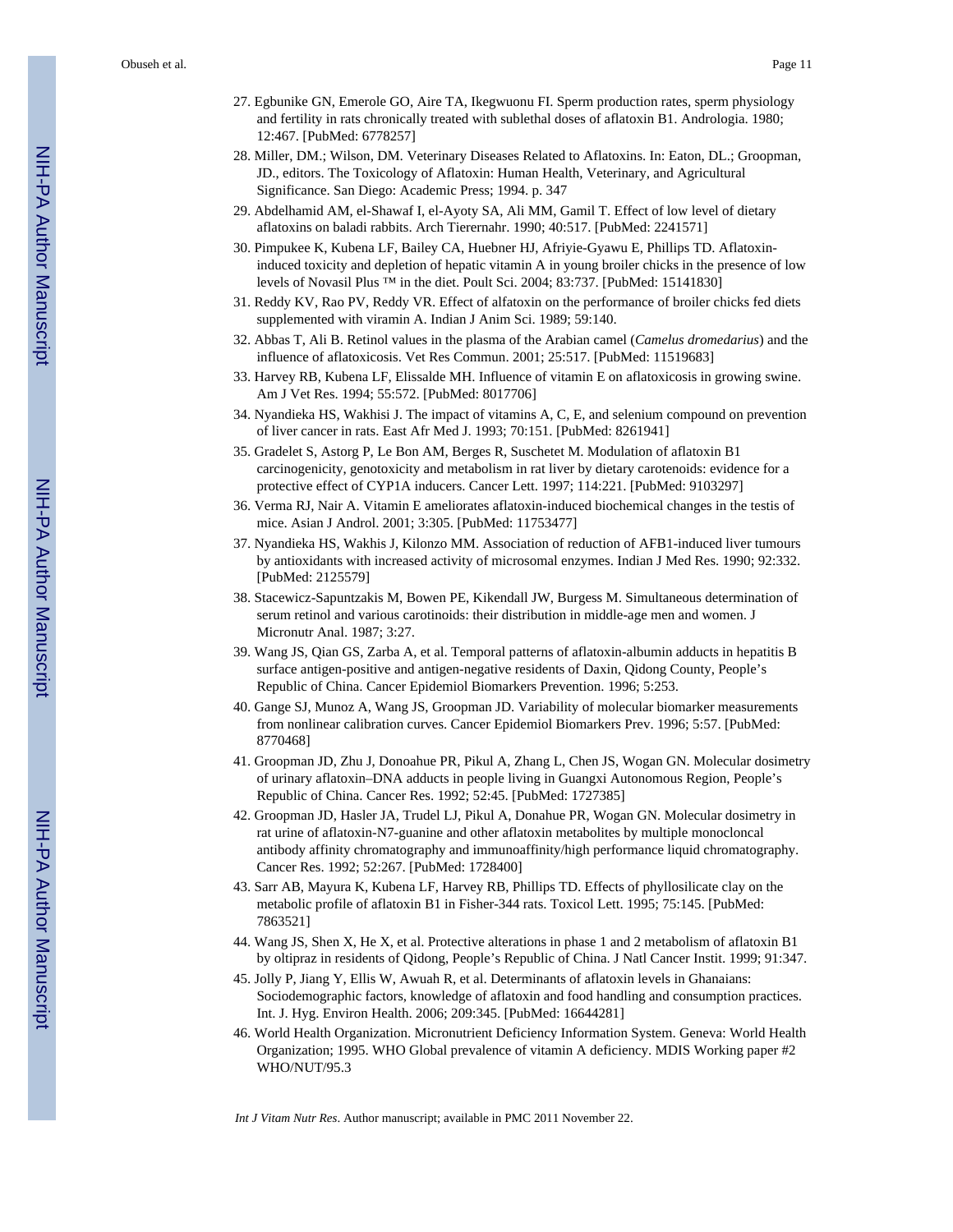- 47. Hall, AJ.; Wild, CP. Epidemiology of Aflatoxin-Related Disease. In: Eaton, DL.; Groopman, JD., editors. The Toxicology of Aflatoxin: Human Health, Veterinary, and Agricultural Significance. San Diego: Academic Press; 1994. p. 233
- 48. Turner PC, Moore SE, Hall AJ, Prentice AM, Wild CP. Modification of immune function through exposure to dietary aflatoxin in Gambian children. Envrion Health Perspect. 2003; 111:217.
- 49. Koser PL, Faletto MB, Maccubbia AE, Gurtoo HL. The genetics of aflatoxin B1 metabolism. Association of the induction of aflatoxin  $B_1$ -4-hydroxylase with the transcriptional activation of cytochrome P3-450 gene. J Biol Chem. 1988; 263:12584. [PubMed: 3137229]
- 50. Gallagher EP, Wienkers LC, Stapleton PL, Kunze K, Eaton DL. Role of human microsomal and human complementary DNA-expressed cytochromes P4501A2 and P4503A4 in the bioactivation of aflatoxin B1. Cancer Res. 1994; 54:101. [PubMed: 8261428]
- 51. Zhang QY, Dunbar D, Kaminsky L. Human Cytochrome P-450 Metabolism of Retinals to Retinoic Acids. Drug Metabolism Disposition. 2000; 28:292.
- 52. Yu MW, Chiang YJ, Blaner WS, Santella RM. Influence of vitamins A, C and E and beta carotene on aflatoxin B binding to DNA in woodchuck hepatocytes. Cancer. 1994; 73:596. [PubMed: 8299081]
- 53. Higashi N, Sato M, Kojima N, Irie T, Kawamura K, Mabuchi A, Senoo H. Vitamin A storage in hepatic stellate cells in the regenerating rat liver: with special reference to zonal heterogeneity. Anat Rec A Discov Mol Cell Evol Biol. 2005; 286:899. [PubMed: 16086432]
- 54. Barton CC, Hill DA, Yee SB, Barton EX, Ganey PE, Roth RA. Bacterial lipipolysaccharide exposure augments aflatoxin B(1)-induced liver injury. Toxicol Sci. 2000; 55:444. [PubMed: 10828277]
- 55. Tao P, Zhi-Ming L, Tang-Wei L, et al. Associated factors in modulating aflatoxin B1-albumin adduct level in three Chinese ppulations. Digest Dis Sci. 2005; 50:525. [PubMed: 15810636]
- 56. Moundipa PF, Domngang FM. Effect of the leafy vegetable Solanum nigrum on the activities of some liver drug-metabolizing enzymes after aflatoxin B1 treatment in female rats. Br J –Nutr. 1991; 65:81. [PubMed: 1900029]
- 57. Yousef MI, Salem MH, Kamel KI, Hassan GA, El Nouty FD. Influence of ascorbic acid supplementation on the haematolgical and clinical biochemistry paramters of male rabbits exposed to afaltoxin B1. J Environ Sci Health B. 2003; 38:193. [PubMed: 12617557]
- 58. Singh J, Tiwari RP, Singh G, Singh S, Vadehra DV. Biochemical and immunological effects of aflatoxins in rabbits. Toxicol Lett. 1987; 35:225. [PubMed: 3824411]
- 59. Clark JD, Hatch RC, Miller DM, Jain AV. Caprine aflatoxicosis: experimental disease and clinical pathologic changes. Am J Vet Res. 1984; 45:1132. [PubMed: 6430134]
- 60. Cheng YH, Shen TF, Pang VF, Chen BJ. Effects of aflatoxin and carotenoids on growth performance and immune response in mule ducklings. Comp Biochem Physiol C Toxicol Pharmacol. 2001; 128:19. [PubMed: 11166670]
- 61. Amstad P, Levy A, Emerit I, Cerutti P. Evidence for membrane mediated chromosomal damage by aflatoxin B1 in human lymphocytes. Carcinogenesis. 1984; 5:719. [PubMed: 6426812]
- 62. Rastogi R, Srivastava AK, Rastogi AK. Biochemical changes induced in liver and serum of aflatoxin-B1-treated male Wistar rats : Preventive effect of Picroliv. Pharmacol Toxicol. 2001; 88:53. [PubMed: 11169162]
- 63. Nakae D, Konishi Y, Farber JL. A role for oxygen radicals in the hepatotoxicity of aflatoxin B1 and dimethyl nitrosamine. Proc Jap Cancer Assoc. 1987:38.
- 64. Shen HM, Shi CY, Lee HP, Ong CN. Aflatoxin B1 induced lipid peroxidation in rat liver. Toxicol Appl Pharmacol. 1994; 127:145. [PubMed: 8048046]
- 65. Thurston JR, Deyoe BL, Baetz AL, Richard JL, Booth GD. Effect of aflatoxin on serum proteins, complement activity and the antibody response to Brucella abortus in guinea pigs. Amer J Vet Res. 1974; 35:1132.
- 66. Richard JL, Thurston JR, Deyoe BL, Booth GD. Effect of ochratoxin and aflatoxin on serum proteins complement activity and antibody production to Brucella abortus in guinea pigs. Applied Microbiol. 1975; 29:27.
- 67. Galikeev KH, Raipov OR, Manyasheva RA. Effect of aflatoxin on dynamics of antibody formation. Byul Eklsp Biol Med. 1968; 65:88.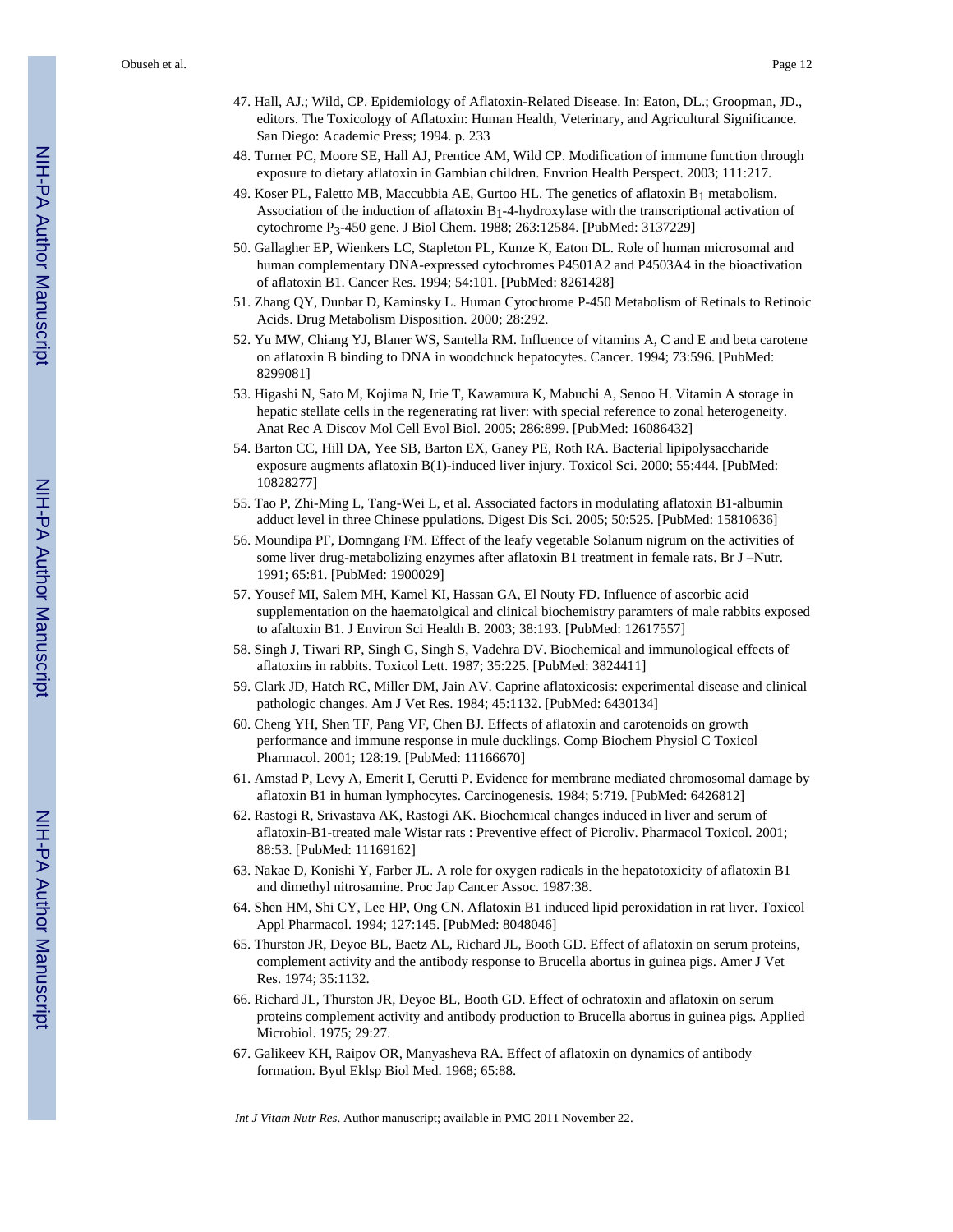- 68. Tung HT, Wyatt RD, Thaxton P, Hamilton PB. Concentrations of serum proteins during aflatoxicosis. Toxicol Appl Pharmacol. 1975; 34:320. [PubMed: 1209630]
- 69. Annau E, Conner AH, Magwood SE, Jericho K. Electrophoretic and chemical studies on sera of swine following the feeding of toxic groundnut meal. Can J Comp Med Vet Sci. 1964; 28:264. [PubMed: 17649538]
- 70. Richard JL, Pier AC, Cysewski SJ, Graham CK. Effect of aflatoxin and aspergillosis in turkey poults. Avian Dis. 1973; 17:111. [PubMed: 4633271]
- 71. Newsome PN, Beldon I, Moussa Y, et al. Low serum retinol levels are associated with hepatocellular carcinoma in patients with chronic liver disease. Aliment Pharmacol Ther. 2000; 14:1295. [PubMed: 11012474]
- 72. Bataller R, Brenner DA. Liver fibrosis. J Clin Invest. 2005; 115:209. [PubMed: 15690074]
- 73. Fortuna VA, Martucci RB, Trugo LC, Borojevic R. Hepatic stellate cells uptake of retinol associated with retinol-binding protein or with bovine serum albumin. J Cell Biochem. 2003; 90:792. [PubMed: 14587034]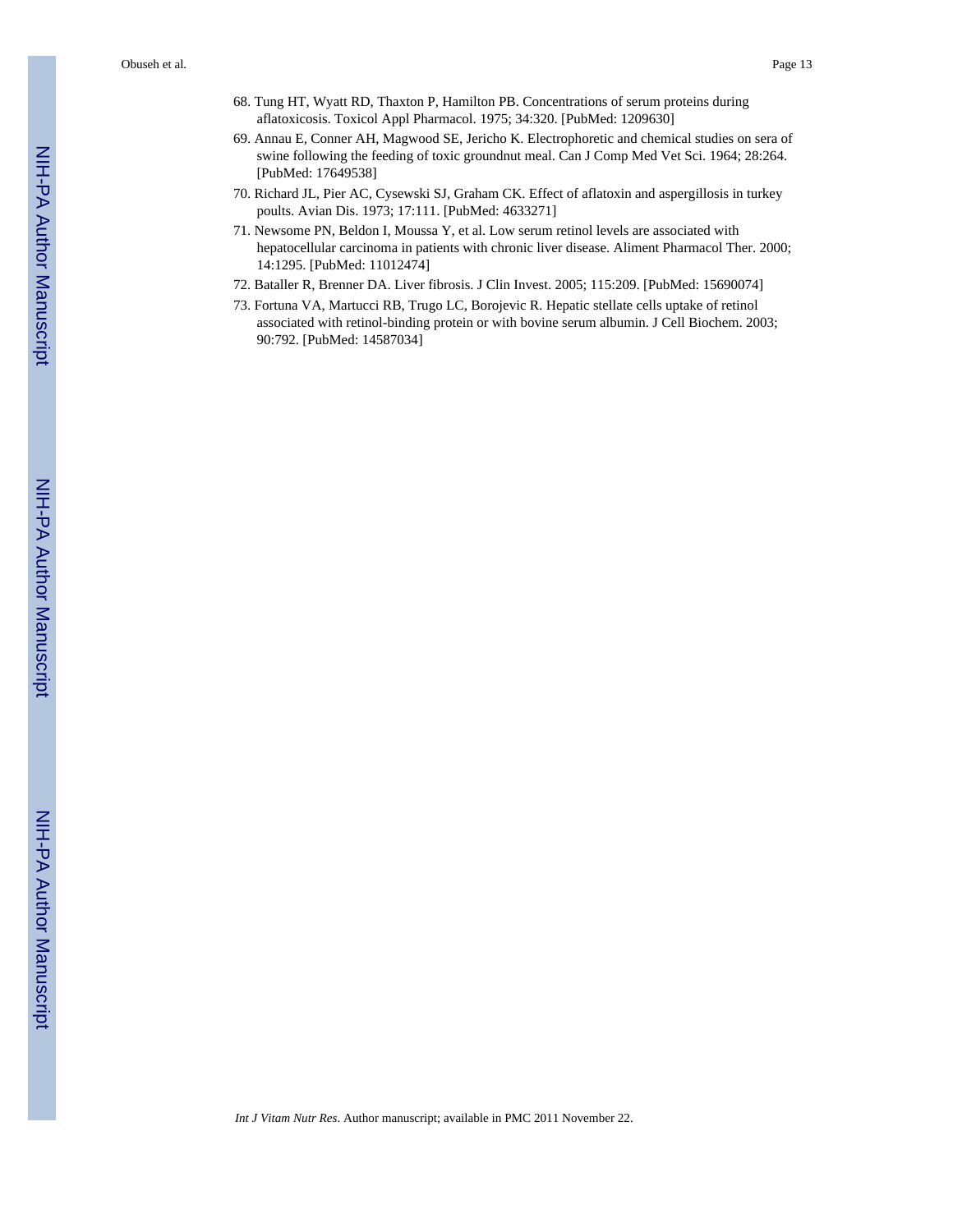# **Table I**

Sociodemographic and biological characteristics of the study population by sex

|                              | Total N=147<br>$\mathbf{n}(\%)$ | Male N=79<br>$n$ (%) | Female N=68<br>$n\left(\frac{0}{0}\right)$ | P-value  |
|------------------------------|---------------------------------|----------------------|--------------------------------------------|----------|
| Age (years)                  |                                 |                      |                                            | 0.44     |
| $19 - 39$                    | 88 (59.9)                       | 45(57.0)             | 43(63.2)                                   |          |
| >40                          | 59 (40.1)                       | 34 (43.0)            | 25(36.8)                                   |          |
| <b>Ethnicity</b>             |                                 |                      |                                            | 0.40     |
| Akans                        | 54(37.8)                        | 26 (33.8)            | 28(42.4)                                   |          |
| Dagbani                      | 26(18.2)                        | 13 (16.9)            | 13(19.7)                                   |          |
| Ewes                         | 1(0.7)                          | 1(1.3)               | 0(0.0)                                     |          |
| Gruma                        | 9(6.3)                          | 8(10.4)              | 1(1.5)                                     |          |
| Grussi                       | 2(1.4)                          | 1(1.3)               | 1(1.5)                                     |          |
| Hausa                        | 2(1.4)                          | 1(1.3)               | 1(1.5)                                     |          |
| Other                        | 49(34.3)                        | 27 (35.1)            | 22(33.3)                                   |          |
| <b>Formal Education</b>      |                                 |                      |                                            | 0.0004   |
| No                           | 75(51.7)                        | 27(34.6)             | 43(64.2)                                   |          |
| Yes                          | 70(48.3)                        | 51(65.4)             | 24(35.8)                                   |          |
| <b>Intake of Alcohol</b>     |                                 |                      |                                            | 0.05     |
| No                           | 102(76.1)                       | 53(69.7)             | 49(84.5)                                   |          |
| Yes                          | 32(23.9)                        | 23(30.3)             | 9(15.5)                                    |          |
| Occupation                   |                                 |                      |                                            | < 0.0001 |
| Farmer                       | 71(50.3)                        | 44(58.7)             | 27(40.9)                                   |          |
| Trader                       | 25(17.7)                        | 5(6.7)               | 20(30.3)                                   |          |
| Farmer/Trader                | 7(5.0)                          | 0(0.0)               | 7(10.6)                                    |          |
| Farmer/other                 | 7(5.0)                          | 6(8.0)               | 1(1.5)                                     |          |
| Other                        | 31(22.0)                        | 20(26.7)             | 11(16.7)                                   |          |
| <b>Hepatitis B Infection</b> |                                 |                      |                                            | 0.26     |
| No                           | 123 (84.3)                      | 69(87.3)             | 54(80.6)                                   |          |
| Yes                          | 23 (15.7)                       | 10(12.7)             | 13(19.4)                                   |          |
| <b>Hepatitis C Infection</b> |                                 |                      |                                            | 0.14     |
| No                           | 123 (84.8)                      | 63(80.8)             | 60(89.5)                                   |          |
| Yes                          | 22 (15.2)                       | 15(19.2)             | 7(10.5)                                    |          |
| Vitamin A (µmol/L)           |                                 |                      |                                            | 0.60     |
| Low $(<0.698 \mu mol/L)$     | 46 (31.7)                       | 23(29.9)             | 23(33.8)                                   |          |
| High $(≥0.698µmol/L)$        | 99(68.3)                        | 54(70.1)             | 45(66.2)                                   |          |
| Vitamin E (µmol/L)           |                                 |                      |                                            | 0.63     |
| Low $(<11.61 \mu$ mol/L)     | 106(73.1)                       | 55(71.4)             | 51(75.0)                                   |          |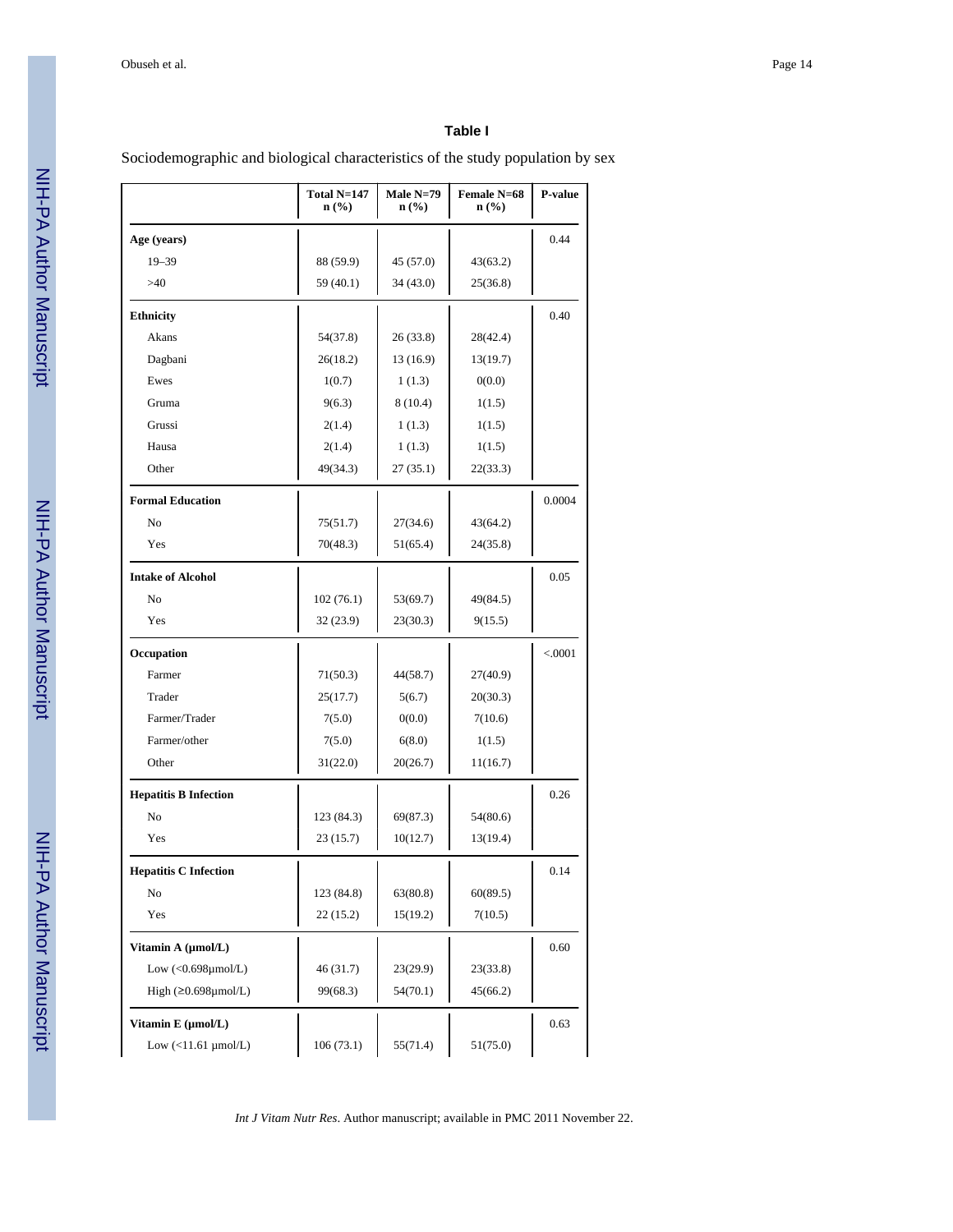|                                      | Total N=147<br>$\mathbf{n}(\%)$ | Male $N=79$<br>$n$ (%) | Female N=68<br>$\mathbf{n}(\%)$ | P-value |
|--------------------------------------|---------------------------------|------------------------|---------------------------------|---------|
| High $(\geq 11.6 \mu \text{mol/L})$  | 39(26.9)                        | 22(28.6)               | 17(25.0)                        |         |
| $AF\_ALB$ (pmol/mg $AL$ )            |                                 |                        |                                 | 0.23    |
| Low $(<0.8 \text{ pmol/mg AL})$      | 71 (48.6)                       | 42(53.2)               | 29(43.3)                        |         |
| High $(\geq 0.8 \text{ pmol/mg AL})$ | 75(51.4)                        | 37(46.8)               | 38(56.7)                        |         |
| Aflatoxin M1 (pg/dL creatinine)      |                                 |                        |                                 | 0.12    |
| Low $(<\!\!437.95 \text{ pg/dL})$    | 41(50.0)                        | 19(42.2)               | 22(59.5)                        |         |
| High $(\geq 437.95 \text{ pg/dL})$   | 41(50.0)                        | 26(57.8)               | 15(40.5)                        |         |

AF-ALB = aflatoxin B1 albumin adducts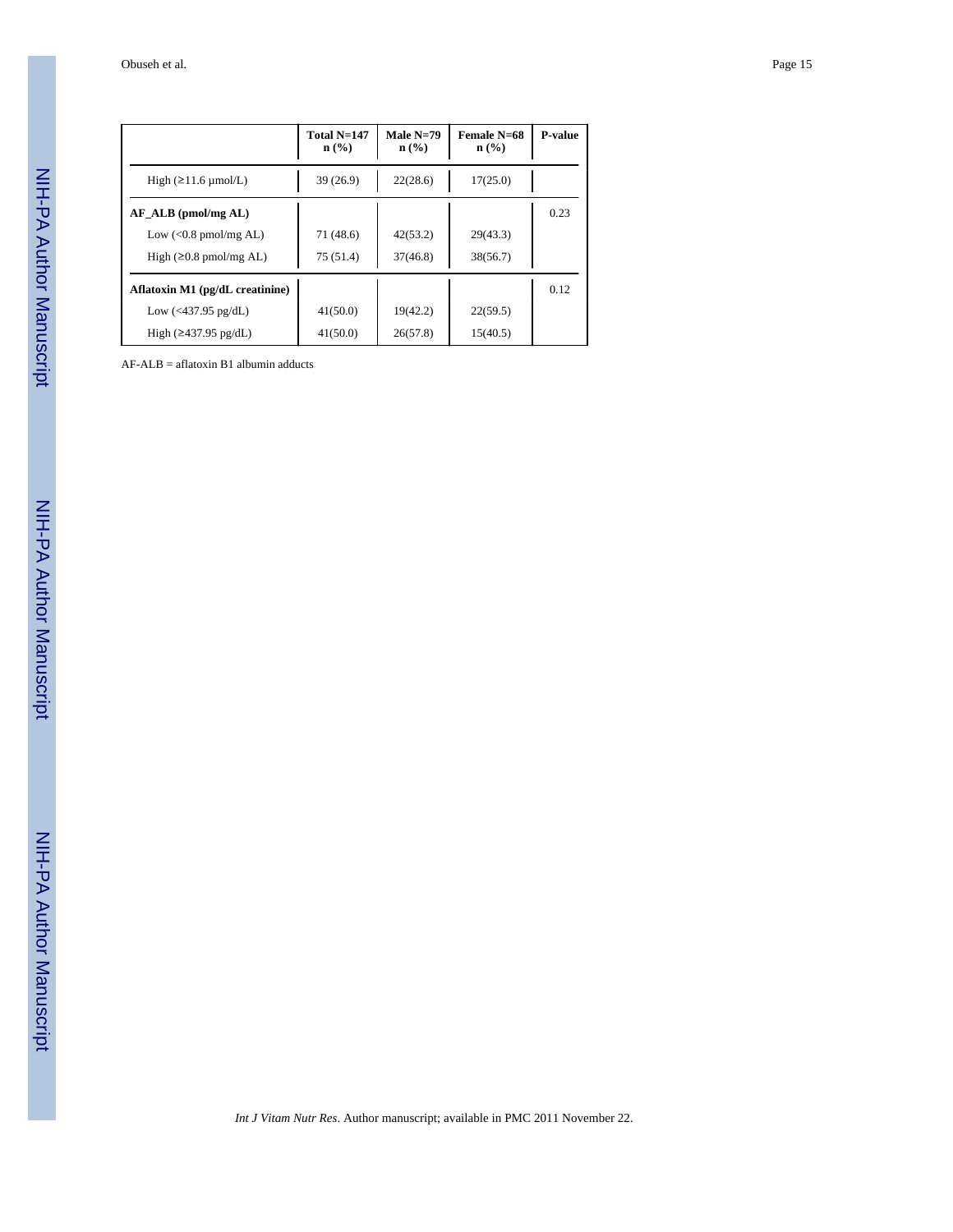# **Table II**

Descriptive sociodemographic and biological characteristics of the study population by vitamin A status

| <b>Variables</b>             | High Vit. A $(N=69)$<br>$\mathbf{n}(\%)$ | Low Vit. A $(N=46)$<br>$\mathbf{n}(\%)$ | P-value |
|------------------------------|------------------------------------------|-----------------------------------------|---------|
| Age                          |                                          |                                         | 0.56    |
| $19 - 39$                    | 61(61.6)                                 | 26(56.5)                                |         |
| >40                          | 38(38.4)                                 | 20(43.5)                                |         |
| Gender                       |                                          |                                         | 0.61    |
| Male                         | 54(54.6)                                 | 23(50.0)                                |         |
| Female                       | 45(45.4)                                 | 23(50.0)                                |         |
| <b>Ethnicity</b>             |                                          |                                         | 0.05    |
| Akans                        | 29(30.5)                                 | 23(50.0)                                |         |
| Dagbani                      | 17(17.9)                                 | 9(19.6)                                 |         |
| Ewes                         | 1(1.1)                                   | 0(0.0)                                  |         |
| Gruma                        | 4(4.2)                                   | 5(10.9)                                 |         |
| Grussi                       | 2(2.1)                                   | 0(0.0)                                  |         |
| Hausa                        | 2(2.1)                                   | 0(0.0)                                  |         |
| Other                        | 40(42.1)                                 | 9(19.6)                                 |         |
| <b>Formal Education</b>      |                                          |                                         | 0.21    |
| No                           | 51(52.6)                                 | 19(41.3)                                |         |
| Yes                          | 46(47.4)                                 | 27(58.7)                                |         |
| <b>Intake of Alcohol</b>     |                                          |                                         | 0.81    |
| No                           | 66(75.9)                                 | 35(77.8)                                |         |
| Yes                          | 21(24.1)                                 | 10(22.2)                                |         |
| Occupation                   |                                          |                                         | 0.29    |
| Farmer                       | 53(54.6)                                 | 17(40.5)                                |         |
| Trader                       | 13(13.4)                                 | 12(28.6)                                |         |
| Farmer/Trader                | 5(5.2)                                   | 2(4.8)                                  |         |
| Farmer/other                 | 5(5.2)                                   | 2(4.8)                                  |         |
| Other                        | 21(21.6)                                 | 9(21.4)                                 |         |
| <b>Hepatitis B Infection</b> |                                          |                                         | 0.02    |
| No                           | 87(88.8)                                 | 34(73.9)                                |         |
| Yes                          | 11(11.2)                                 | 12(26.1)                                |         |
| <b>Hepatitis C Infection</b> |                                          |                                         | 0.70    |
| No                           | 82(84.5)                                 | 40(87.0)                                |         |
| Yes                          | 15(15.5)                                 | 6(13.0)                                 |         |
| Vitamin E (µmol/L)           |                                          |                                         | 0.001   |
| High $(≥11.61 \mu$ mol/L)    | 27(27.3)                                 | 2(4.4)                                  |         |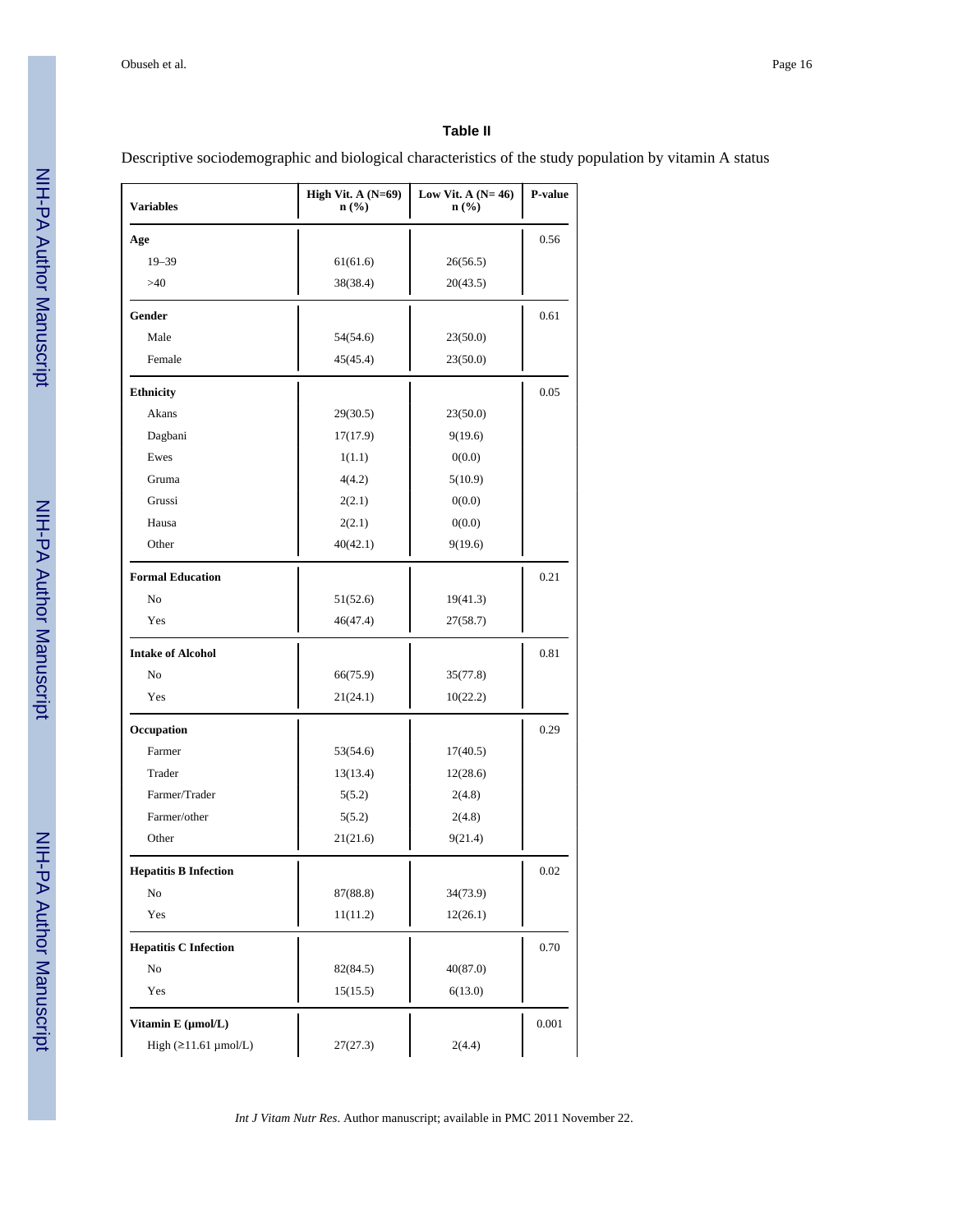| <b>Variables</b>                     | High Vit. A $(N=69)$<br>$n$ (%) | Low Vit. A $(N=46)$<br>$n$ (%) | <b>P-value</b> |
|--------------------------------------|---------------------------------|--------------------------------|----------------|
| Low $\left($ <11.61 $\mu$ mol/L)     | 72(72.7)                        | 44(95.6)                       |                |
| $AF-ALB$ (pmol/mg $AL$ )             |                                 |                                | 0.005          |
| Low $(<0.8 \text{ pmol/mg AL})$      | 56(56.6)                        | 14(31.1)                       |                |
| High $(\geq 0.8 \text{ pmol/mg AL})$ | 43(43.4)                        | 31(68.9)                       |                |
| Aflatoxin M1 (pg/dL creatinine)      |                                 |                                | 0.02           |
| Low $(<\!\!437.95 \text{ pg/dL})$    | 23(41.1)                        | 18(69.2)                       |                |
| High $(\geq 437.95 \text{ pg/dL})$   | 33(58.9)                        | 8(30.8)                        |                |

Vit. A = Vitamin A; Vitamin A concentration: High =  $\geq 20\mu g/dL$ ; low = <20µg/dL); AF-ALB=aflatoxin B1 albumin adducts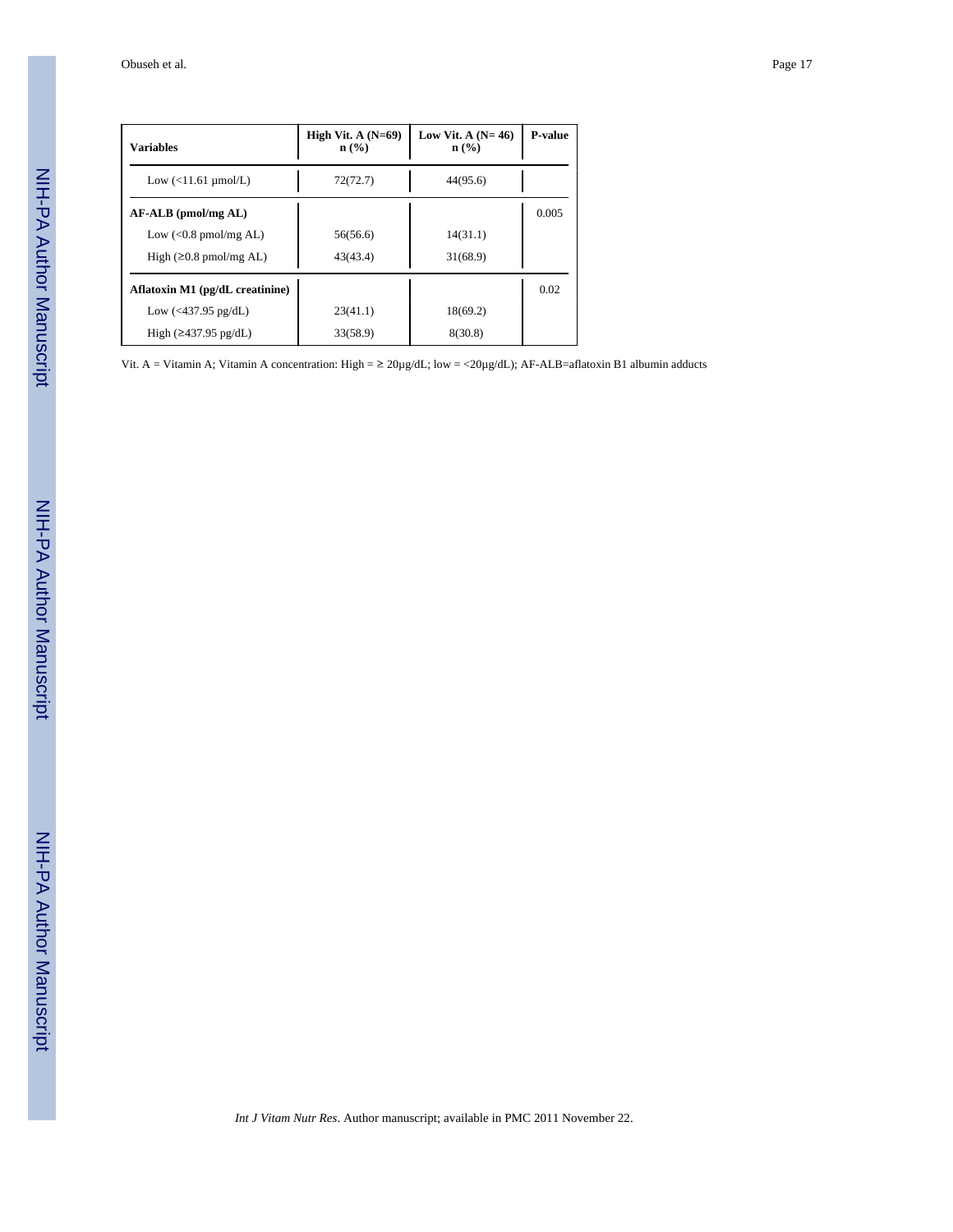| AND ON POINT WINDOW COLLONS.                                                              |
|-------------------------------------------------------------------------------------------|
|                                                                                           |
|                                                                                           |
|                                                                                           |
|                                                                                           |
|                                                                                           |
| Spearman correlation coefficients and mimbers of nair-ture correlations among the variale |
|                                                                                           |
| l                                                                                         |

| Variables                             | <b>AF-ALB</b> | Age     | Retinol              | Tocopherol | <b>Total Protein</b>  | Albumin               | Bilirubin            | AST                  | ALT                 |
|---------------------------------------|---------------|---------|----------------------|------------|-----------------------|-----------------------|----------------------|----------------------|---------------------|
| <b>AF-ALB</b>                         | 1.00          | $-0.08$ | $-0.20$ <sup>*</sup> | $-0.08$    | $0.19*$               | 0.15                  | 0.03                 | $0.17$ $^{\ast}$     | $0.31***$           |
| Age                                   |               | 1.00    | 0.009                | 0.10       | $-0.14$               | $-0.25$ <sup>**</sup> | $-0.005$             | 0.04                 | 0.05                |
| Retinol                               |               |         | 1.00                 | $0.47***$  | $-0.26$ <sup>**</sup> | $-0.17$ <sup>*</sup>  | $-0.13$              | $-0.21$ <sup>*</sup> | $-0.43***$          |
| Tocopherol                            |               |         |                      | 1.00       | $-0.07$               | $-0.17$ <sup>*</sup>  | $-0.17$ <sup>*</sup> | 0.04                 | $-0.16$             |
| Total Protein                         |               |         |                      |            | 1.00                  | $0.51***$             | $-0.07$              | 0.10                 | $0.16$ <sup>*</sup> |
| Albumin                               |               |         |                      |            |                       | 1.00                  | $\overline{0.11}$    | $0.25***$            | $0.24***$           |
| Bilirubin                             |               |         |                      |            |                       |                       | 00.1                 | $0.32***$            | $0.27***$           |
| AST                                   |               |         |                      |            |                       |                       |                      | 1.00                 | $0.62***$           |
| ALT                                   |               |         |                      |            |                       |                       |                      |                      | $\frac{8}{10}$      |
| Significant at $p \leq 0.05$ ;        |               |         |                      |            |                       |                       |                      |                      |                     |
| Significant at $p \leq 0.01$ ;<br>$*$ |               |         |                      |            |                       |                       |                      |                      |                     |
| Significant at $p < 0.001$ ;<br>***   |               |         |                      |            |                       |                       |                      |                      |                     |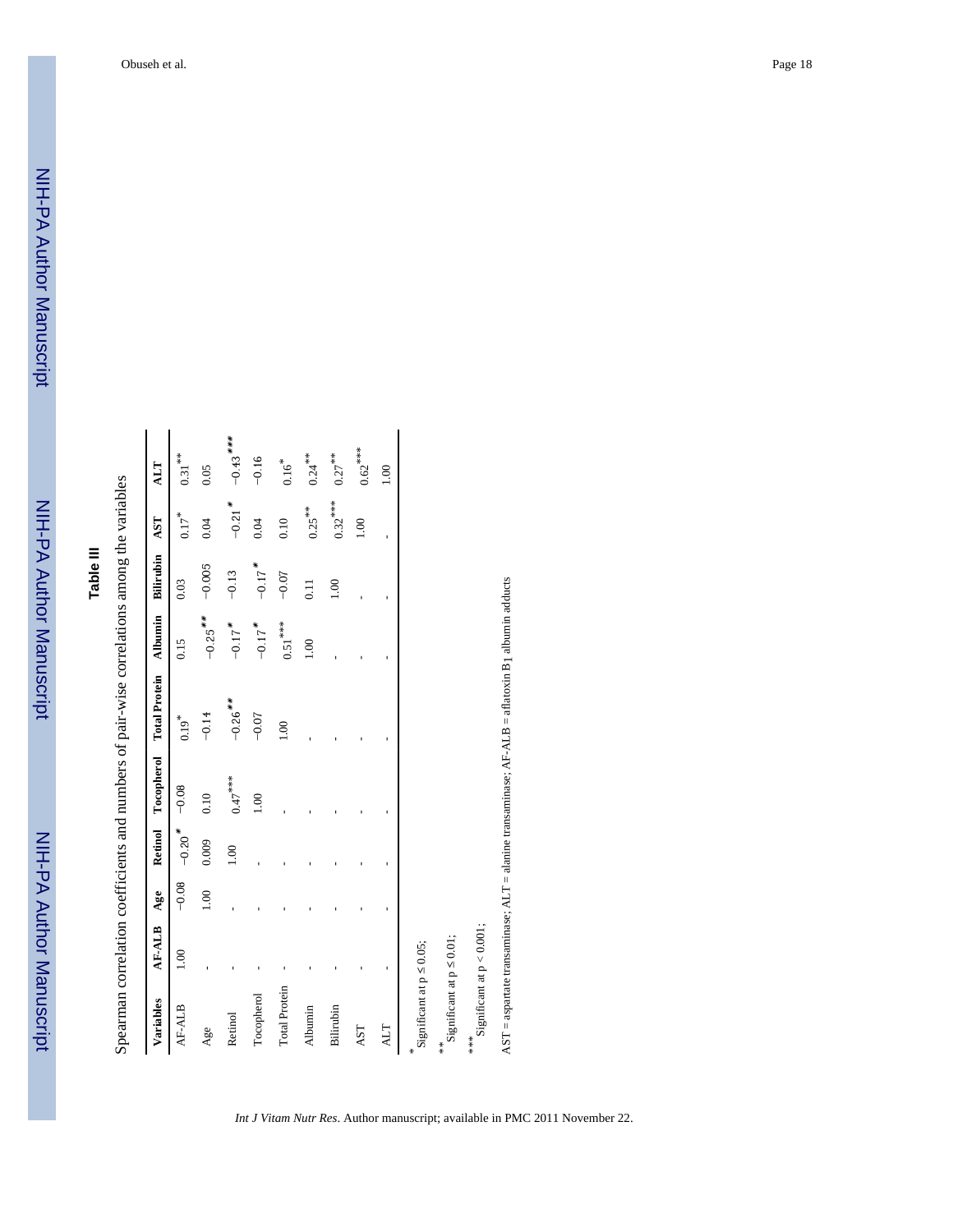# **Table IV**

Descriptive statistics and distributions of vitamins A and E and liver function tests by levels of AFB<sub>1</sub> albumin adducts and AFM<sub>1</sub> Descriptive statistics and distributions of vitamins A and E and liver function tests by levels of AFB1 albumin adducts and AFM1

|                               | Aflatoxin B <sub>1</sub> Albumin | adducts                 |         | Aflatoxin M <sub>1</sub>             |                          |         |
|-------------------------------|----------------------------------|-------------------------|---------|--------------------------------------|--------------------------|---------|
|                               | High                             | Low                     |         | High                                 | Low                      |         |
|                               | Mean± SD<br>Median               | Mean± SD<br>Median      | P-value | $Mean \pm SD$<br>Median              | Mean± SD<br>Median       | P-value |
| Micronutrient concentrations  |                                  |                         |         |                                      |                          |         |
| Vitamin A (µmol/L)            | $1.05 \pm 0.79$<br>0.76          | $1.23 \pm 0.63$         | 0.01    | $1.29 \pm 0.60$<br>1.29              | $0.90 \pm 0.55$<br>0.75  | 0.0007  |
| Vitamin E (µmol/L)            | $9.29 \pm 6.50$<br>8.40          | $9.98 \pm 6.73$<br>9.29 | 0.34    | $10.68 \pm 7.20$<br>9.29             | $8.82 \pm 3.48$<br>8.13  | 0.26    |
| Liver function concentrations |                                  |                         |         |                                      |                          |         |
| Alanine transaminase (U/L)    | $19.7 \pm 9.7$<br>18.00          | $16.0 \pm 9.4$<br>14.1  | 0.003   | $18.0 \pm 8.2$<br>16.00              | $19.7 \pm 8.8$<br>18.00  | 0.30    |
| Aspartate transaminase (U/L)  | $42.6 \pm 21.1$<br>38.0          | $39.8 \pm 31.5$<br>34.2 | 0.08    | $43.2 \pm 24.8$<br>38.00             | $45.5 \pm 40.1$<br>38.00 | 0.94    |
| Bilirubin (direct) (mg/dL)    | $0.14 \pm 0.07$<br>0.7           | $0.13 \pm 0.09$         | 0.30    | $0.15 \pm 0.08$<br>$\frac{0.10}{10}$ | $0.15 \pm 0.07$<br>0.15  | 0.81    |
| Albumin (gm/dL)               | $3.6 \pm 0.4$<br>3.6             | $3.5 \pm 0.5$<br>3.5    | 0.07    | $3.6 \pm 0.4$<br>3.7                 | $3.4 \pm 0.3$<br>3.5     | 0.01    |
| Total Protein (gm/dL)         | $7.5 \pm 0.9$<br>74              | $7.2 \pm 0.8$<br>7.3    | 0.05    | $7.5 \pm 0.9$<br>7.4                 | $7.4 \pm 0.7$<br>7.5     | 0.81    |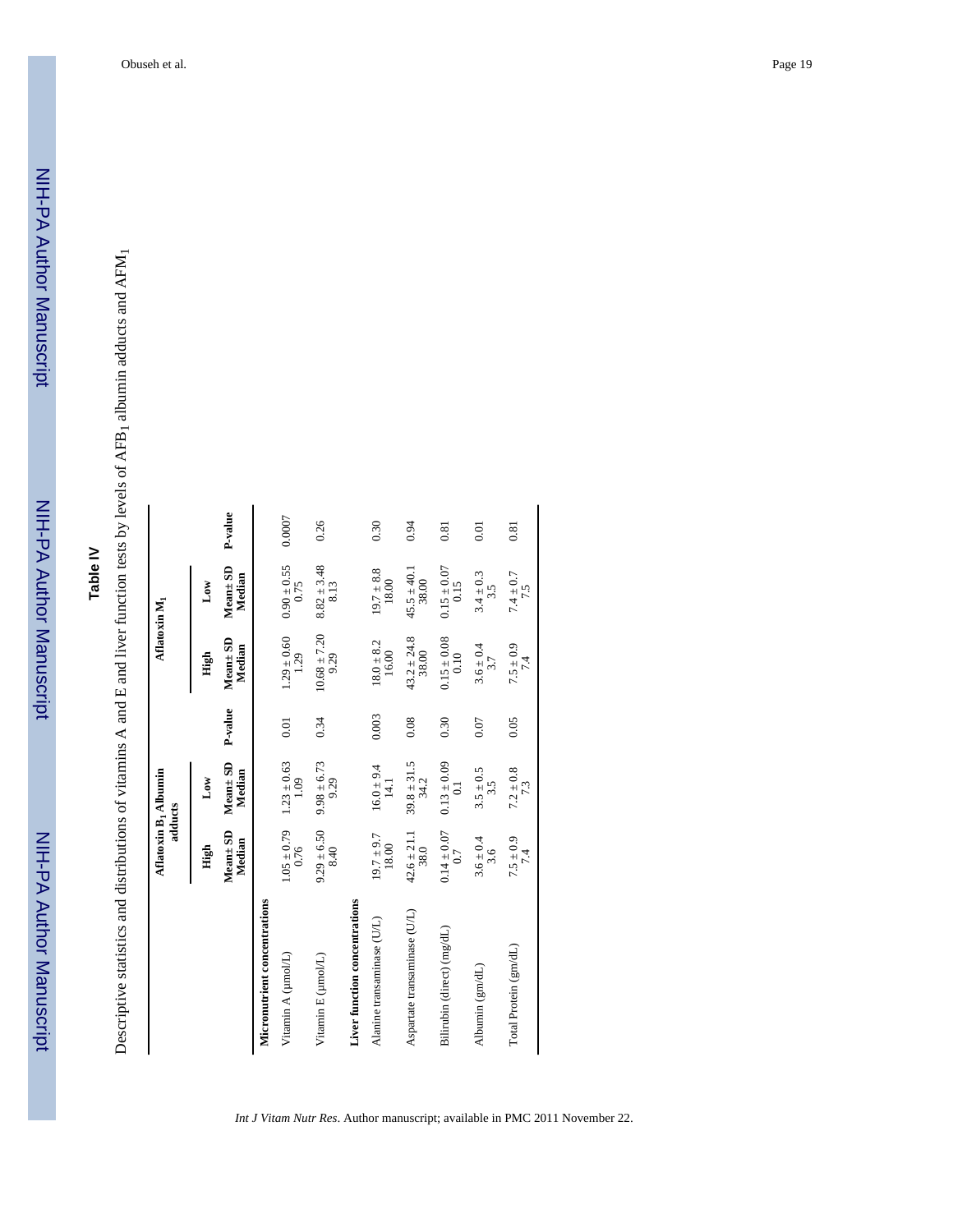# **Table V**

Adjusted odds ratio (AOR) and corresponding 95% confidence interval (CI) for vitamin A and E deficiencies in individuals with aflatoxin B<sub>1</sub> (AFB<sub>1</sub>) Adjusted odds ratio (AOR) and corresponding 95% confidence interval (CI) for vitamin A and E deficiencies in individuals with aflatoxin B1 (AFB1) exposure

|                          |                      | Vitamin A |                |                     | <b>/itamin E</b> |                |
|--------------------------|----------------------|-----------|----------------|---------------------|------------------|----------------|
|                          | <b>AOR</b>           |           | $C1$ $p-value$ | <b>AOR</b>          |                  | $C1$ $p-value$ |
| <b>AF-ALB</b>            | $2.61(1.03 - 6.58)$  |           | 0.04           | $2.40(0.97 - 6.05)$ |                  | 0.06           |
| <b>Iepatitis B virus</b> | $5.88(1.71 - 20.14)$ |           | 0.005          | $1.06(0.30 - 3.74)$ |                  | 0.93           |

Multivariable adjustment for ethnicity, hepatitis, albumin, bilirubin and aspartate and alanine transaminases; AF-ALB = aflatoxin B1 albumin adducts Multivariable adjustment for ethnicity, hepatitis, albumin, bilirubin and aspartate and alanine transaminases; AF-ALB = aflatoxin B1 albumin adducts